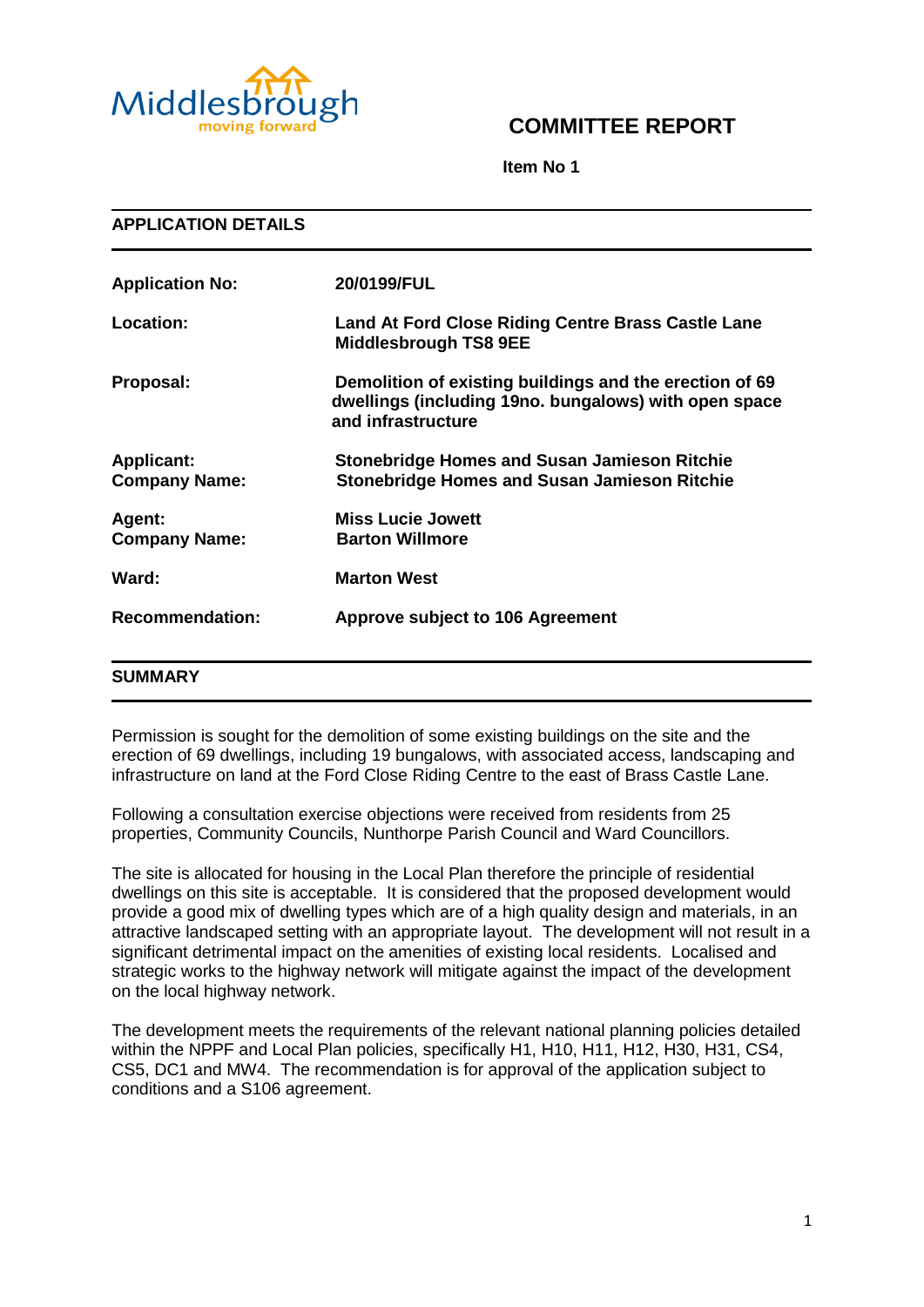# **SITE AND SURROUNDINGS AND PROPOSED WORKS**

The site is located to the east of Brass Castle Lane, south east of the junction with Fulford Way. It comprises 5.5ha of open fields and mature woodland. Part of the site has an existing dwelling and buildings relating to the riding school located along the northeast boundary of the site. A telecommunications mast is located in the southeast corner of the site.

An existing residential estate is located to the northwest of the site, Middlesbrough Golf Club lies to the southwest. A woodland belt within the site is located to the south with housing past it, with further woodlands located outside the site to the northeast. The ongoing Grey Towers housing development is located to the southeast and northeast at a lower ground level to the application site.

Permission is sought for the demolition of some of the existing buildings on the site and the erection of 69 dwellings on the Ford Close Riding site. The dwellings proposed consist of:

- a) 11no. two bed bungalows;
- b) 8no. three bed bungalows;
- c) 40no. four bed two-storey houses; and,
- d) 10no. five bed two-storey houses.

All the properties are detached except for the two bed bungalows that comprise 4 pairs of semi-detached dwellings and three in a terrace row.

The associated works proposed include the construction of highways, landscaping and drainage works.

Documents submitted in support of the application include:

- o Planning Statement;
- o Design and Access Statement;
- o Transport Assessment;
- o Flood Risk Assessment;
- o Noise Impact Assessment;
- o Ecology Assessments;
- o Archaeology Assessments;
- o Arboricultural Impact Assessment; and,
- o Statement of Community Involvement.

# **PLANNING HISTORY**

No relevant planning history

## **PLANNING POLICY**

In accordance with Section 38(6) of the Planning and Compulsory Purchase Act 2004, Local Planning Authorities must determine applications for planning permission in accordance with the Development Plan for the area, unless material considerations indicate otherwise. Section 143 of the Localism Act requires the Local Planning Authority to take local finance considerations into account. Section 70(2) of the Town and Country Planning Act 1990 (as amended) requires Local Planning Authorities, in dealing with an application for planning permission, to have regard to: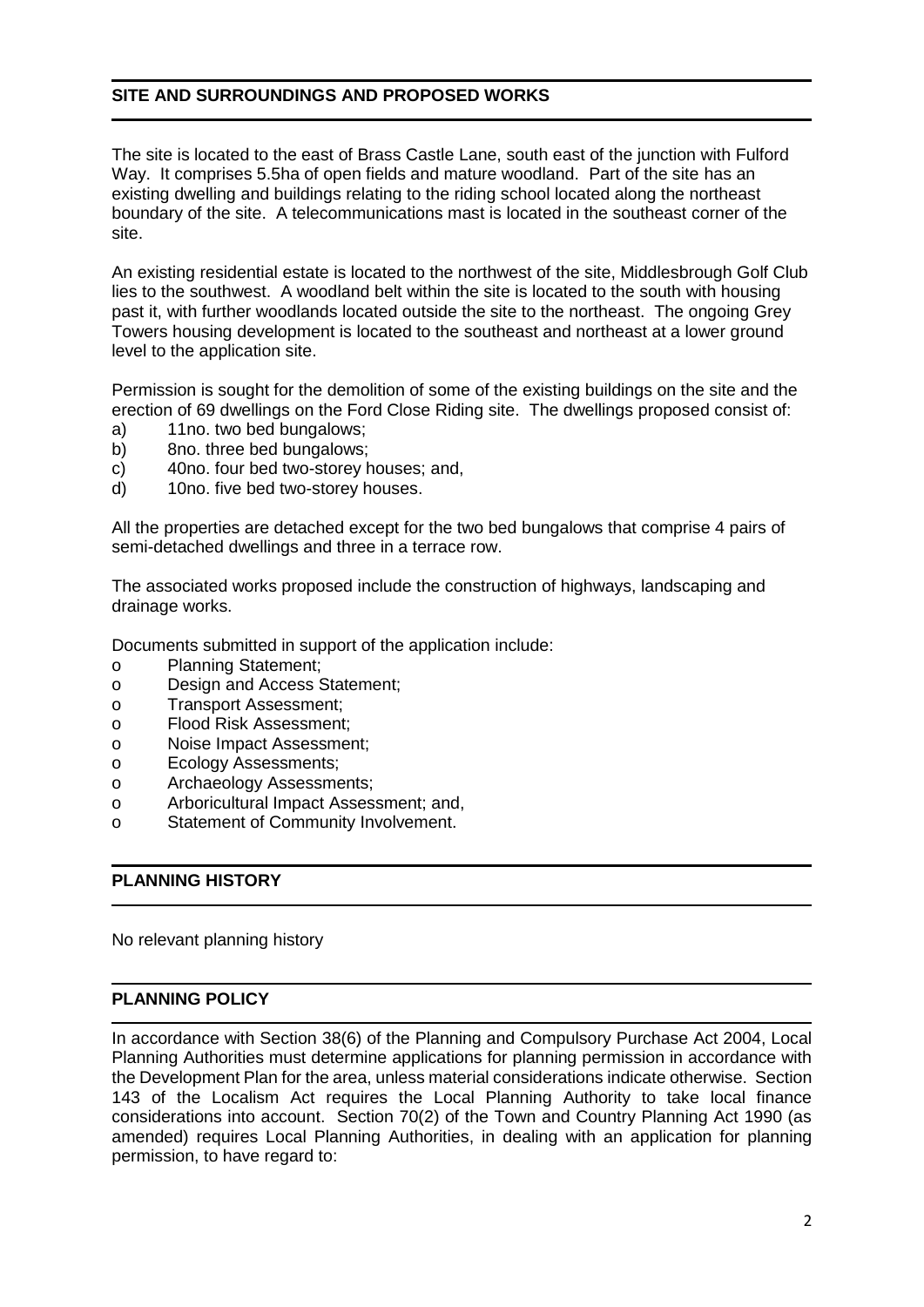- The provisions of the Development Plan, so far as material to the application
- Any local finance considerations, so far as material to the application, and
- Any other material considerations.

# Middlesbrough Local Plan

The following documents comprise the *Middlesbrough Local Plan*, which is the Development Plan for Middlesbrough:

- Housing Local Plan (2014)
- Core Strategy DPD (2008, policies which have not been superseded/deleted only)
- Regeneration DPD (2009, policies which have not been superseded/deleted only)
- Tees Valley Joint Minerals and Waste Core Strategy DPD (2011)
- Tees Valley Joint Minerals and Waste Policies & Sites DPD (2011)
- Middlesbrough Local Plan (1999, Saved Policies only) and
- Marton West Neighbourhood Plan (2016, applicable in Marton West Ward only).

## National Planning Policy Framework

National planning guidance, which is a material planning consideration, is largely detailed within the *National Planning Policy Framework* (NPPF). At the heart of the NPPF is a presumption in favour of sustainable development (paragraph 11). The NPPF defines the role of planning in achieving economically, socially and environmentally sustainable development although recognises that they are not criteria against which every application can or should be judged and highlights the need for local circumstances to be taken into account to reflect the character, needs and opportunities of each area.

For decision making, the NPPF advises that local planning authorities should approach decisions on proposed development in a positive and creative way, working pro-actively with applicants to secure developments that will improve the economic, social and environmental conditions of the area and that at every level should seek to approve applications for sustainable development (paragraph 38). The NPPF gives further overarching guidance in relation to:

- The delivery of housing,
- Supporting economic growth,
- Ensuring the vitality of town centres,
- Promoting healthy and safe communities,
- Promoting sustainable transport,
- Supporting the expansion of electronic communications networks,
- Making effective use of land,
- Achieving well designed buildings and places,
- Protecting the essential characteristics of Green Belt land
- Dealing with climate change and flooding, and supporting the transition to a low carbon future,
- Conserving and enhancing the natural and historic environment, and
- Facilitating the sustainable use of minerals.

The planning policies and key areas of guidance that are relevant to the consideration of the application are:

- H1 Spatial Strategy
- H10 Nunthorpe
- H11 Housing Strategy
- H12 Affordable Housing
- H30 Land at Ford Close Riding Centre
- H31 Housing Allocations
- CS4 Sustainable Development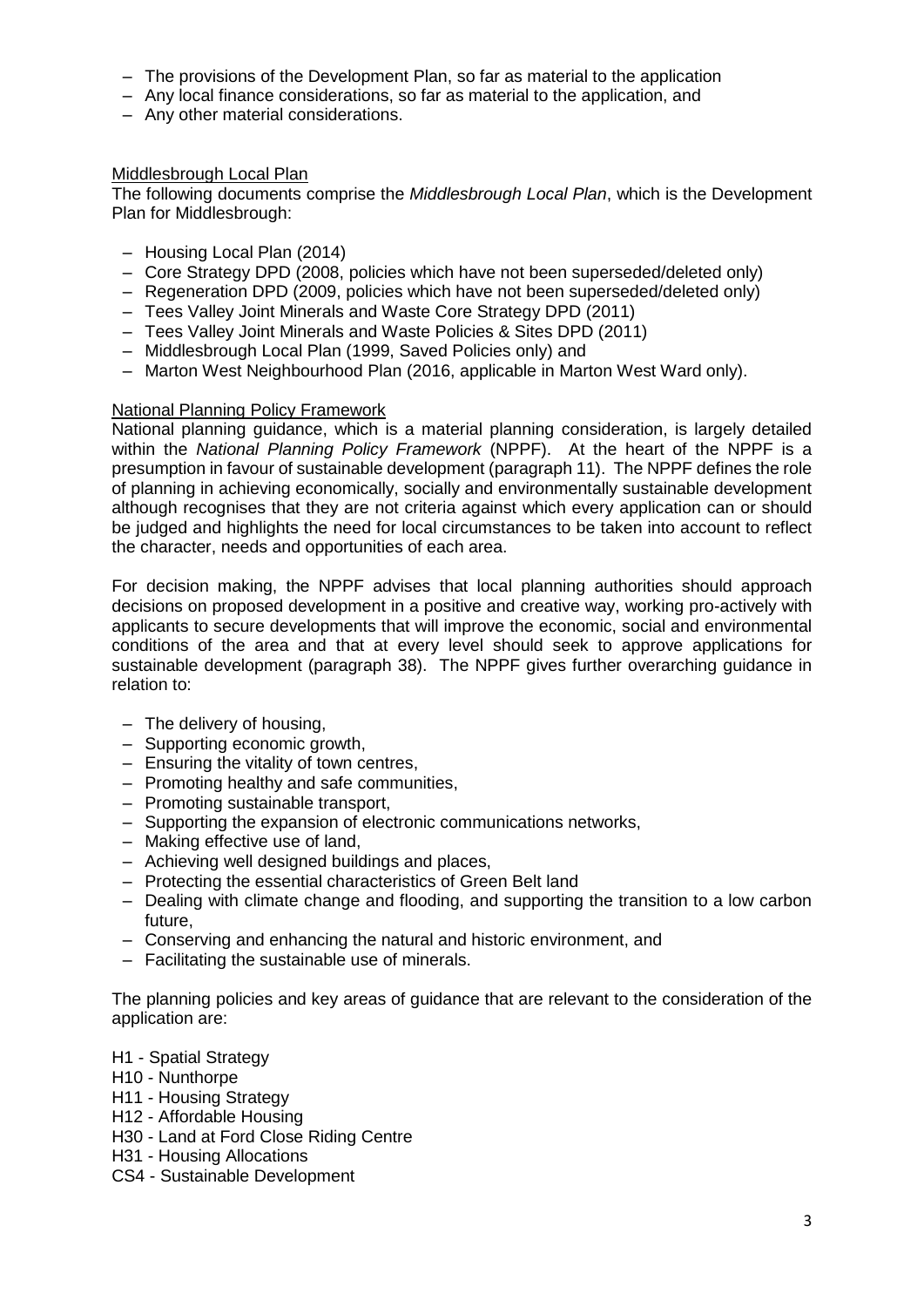CS5 - Design CS17 - Transport Strategy CS18 - Demand Management CS19 - Road Safety CS20 - Green Infrastructure DC1 - General Development MW2 - Housing Allocations MW4 - Land at Ford Riding School UDSPD - Urban Design SPD HGHDC - Highway Design Guide

The detailed policy context and guidance for each policy is viewable within the relevant Local Plan documents, which can be accessed at the following web address. <https://www.middlesbrough.gov.uk/planning-and-housing/planning/planning-policy>

# **CONSULTATION AND PUBLICITY RESPONSES**

Consultation letters were sent to local residents, a press notice issued and site notices posted around the site. Following receipt of revised plans which included bungalows within the developed further consultation exercises were carried out. The comments below are in response to the original and revised plans.

Objections have been received from residents from 25 properties, these are summarised below.

- a) In conflict with NPPF;
- b) No need for more housing in the area, executive housing not required, other sites looking for smaller houses;
- c) Exceeds local plan allocation is for 50 dwellings;
- d) With bungalows included with larger footprints the number of dwellings should be reduced to 45;
- e) Housing is already meeting and will exceed the 5 year supply;
- f) High density;
- g) Overdevelopment;
- h) Marton West Neighbourhood plan requires predominance of bungalows but none are provided;
- i) If approved it will demonstrate the Council's contempt for the Neighbourhood plan, that they are a sham and are to be ignored at will by Councils and developers alike;
- j) Approval will defeat the object of the Council's own strategic policies to promote the social, environmental and economic wellbeing of the area;
- k) Additional housing has been agreed in the area but no changes have been made to the local infrastructure;
- l) Inadequate highway network/infrastructure;
- m) Opportunity to incorporate the junction of Brass Castle Lane with the traffic light controlled junction on Dixons Bank, the development will make this junction worse;
- n) Inadequate access;
- o) Access road is a country lane which is not adequate for this level of development with a dangerous slope and blind corner further down the road:
- p) Traffic calming required;
- q) Increase in traffic and congestion;
- r) Danger to pedestrians/school children;
- s) Construction traffic will cause issues accessing the site;
- t) Noise from the construction;
- u) Increase in noise;
- v) Loss of view;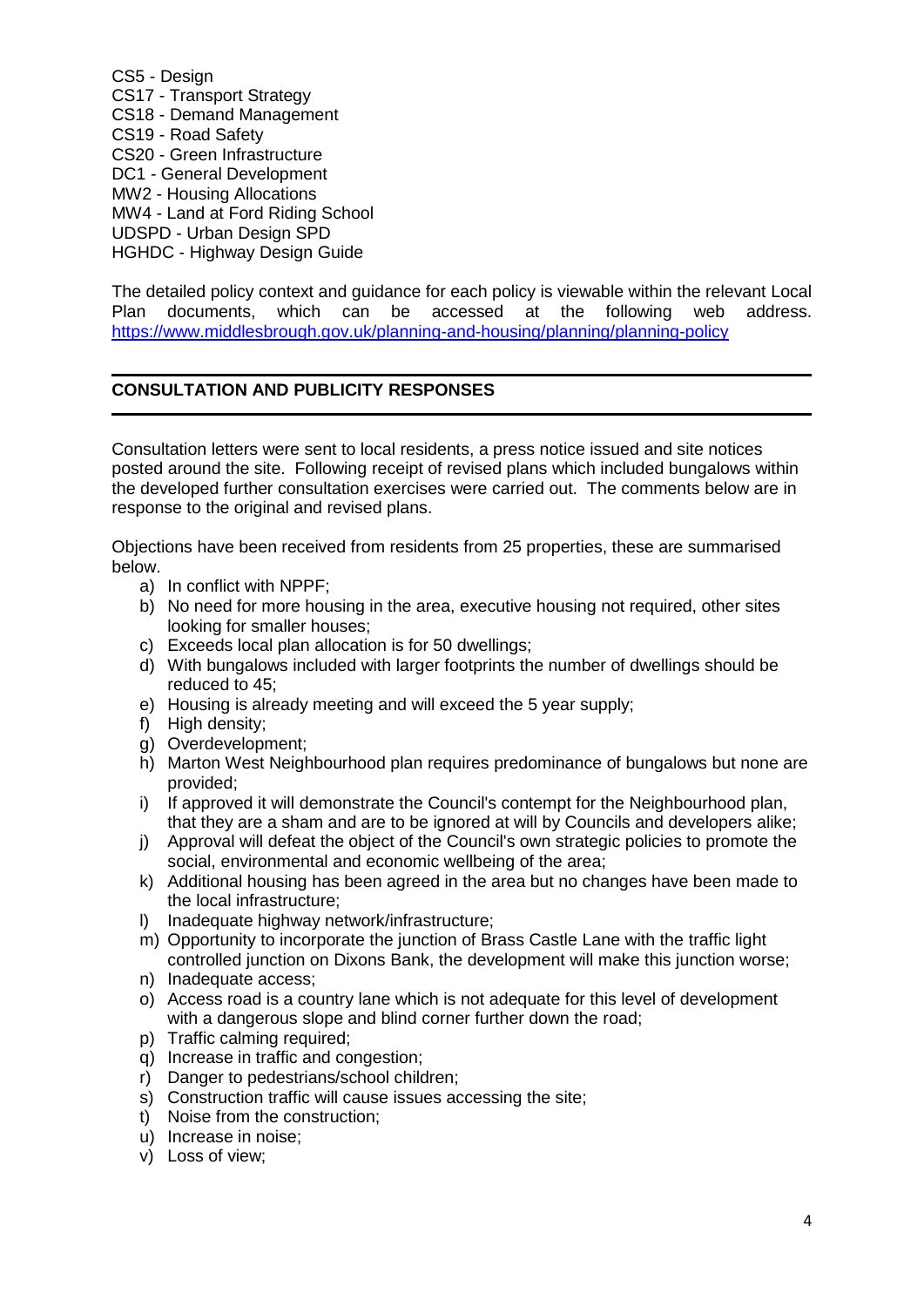- w) Sustainable transport hasn't been considered, it should be a key part of the development;
- x) No footpaths along Brass Castle Lane;
- y) Will impact physical and mental well-being of residents due to increased class sizes and time in traffic not with friends and families;
- z) Inadequate infrastructure i.e. doctors, schools, community centre;
- aa) Need to upgrade the Marton BT Exchange Cabinet 5 for superfast broadband;
- bb) New houses will result in reduced quality for existing broadband users;
- cc) Loss of green/open space;
- dd) Lack of usable green space;
- ee) Loss of trees;
- ff) Impact on wildlife/ecology;
- gg) Hedge running through the site should be retained, it is a wildlife corridor between the woods;
- hh) Loss of privacy;
- ii) Loss of light;
- jj) Overshadowing of neighbouring properties;
- kk) Poor layout;
- ll) Poor design of houses;
- mm) Harm character of the area;
- nn) Flooding Issues;
- oo) Permission has been refused for housing at the golf club;
- pp) No amenity improvements promised as a benefit from the recent developments has been delivered, they need to be in place before any more development;
- qq) Grey towers site increased numbers without full consultation;
- rr) Houses aren't selling on other sites;
- ss) Potential archaeology and its loss should be considered;
- tt) Inadequate public consultation has been carried out by the developer;
- uu) If approved developer will try to squeeze more smaller houses on the site increasing the numbers;
- vv) S106 money should be used for upgrading broad band and traffic calming on Brass castle lane and surrounding rat runs.
- ww) Changes made in revised scheme to add bungalows is tokenistic, 19 bungalows is not a predominance;
- xx) Revised access and speed limit welcomed but may still be insufficient to prevent accidents occurring; and,
- yy) Site is not in Nunthorpe, it is in Marton and should be advertised as such.

## Resident comments received from:

- 1) 8a Astbury
- 2) 12 Bonny Grove
- 3) 24 Bonny Grove
- 4) 5 Brass Castle Lane
- 5) 30 Chandlers Ridge
- 6) 14 Church Close
- 7) 26a Connaught Road
- 8) 7 De Brus Park
- 9) 6 Eagle Park
- 10) 110 Eagle Park
- 11) 290 Eagle Park
- 12) 22 Fairy Dell
- 13) 5 Glenn Crescent
- 14) 18 Grey Towers Drive
- 15) 7 Grey Towers Stables
- 16) 98 Gunnergate Lane
- 17) 34 Hawkstone
- 18) 4 Leckfell Close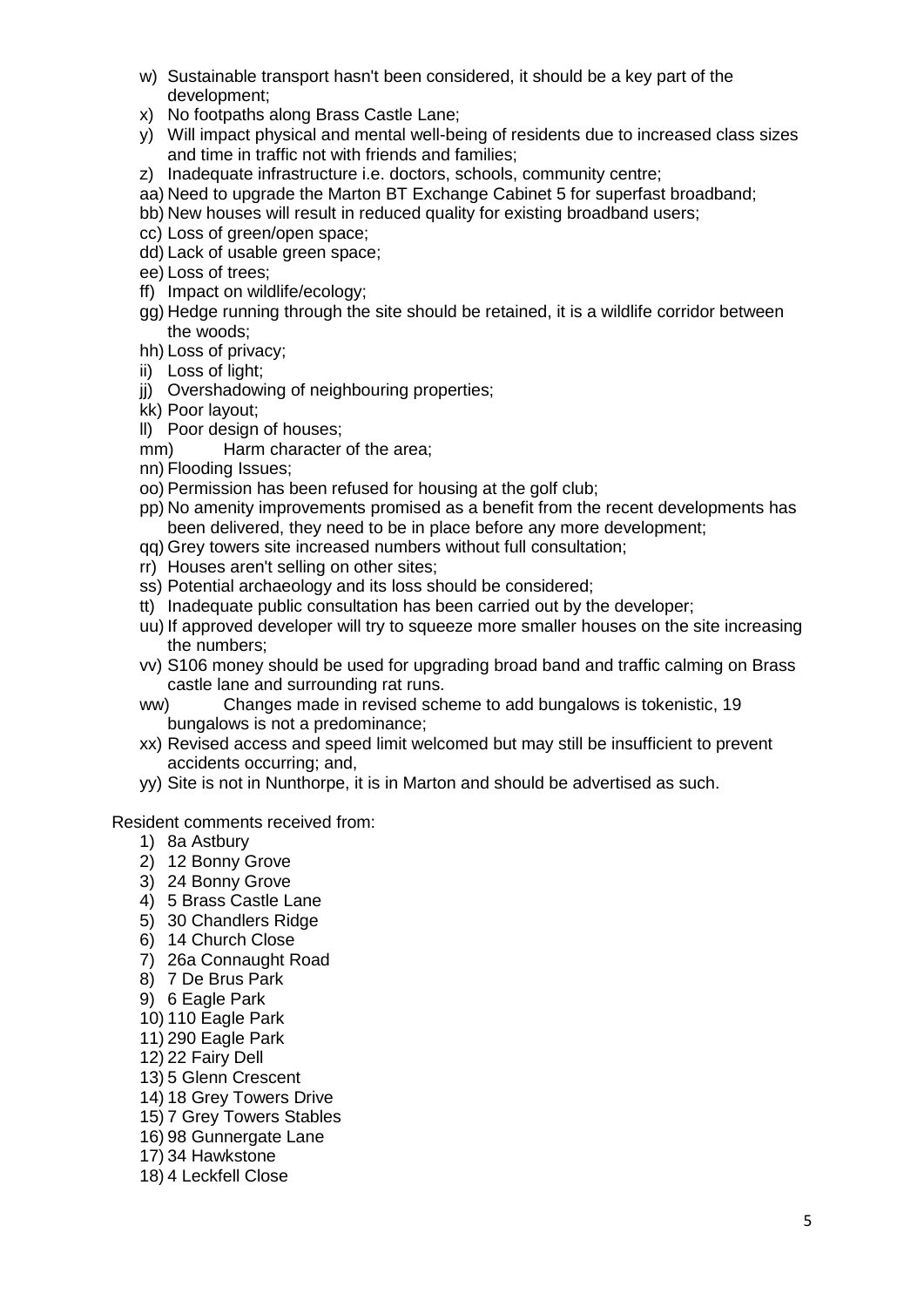19) 10 Montrose Close 20) 7 Muirfield 21) 1 The Resolution 22) Sunnycross House, Brass Castle Lane 23) 6 Thimbleby Close 24) 1 Watchgate 25) Woodland, West Moor

# Planning Policy - MBC

The proposed development exceeds the number of properties for the Ford Close Riding site as detailed within the Housing Local Plan policy H30. However, policy H1 allows for additional dwellings if the design and quality of the development is not compromised.

The development does meet the National Planning Policy Framework aims and objectives regarding increasing and delivering a wide choice of high quality homes. In addition the introduction of the bungalows is in accordance with the Marton West Neighbourhood Plan and enhances the types of dwellings available adding to the quality of the development.

There will also be developer contribution requirements to mitigate against impacts deriving from the proposal.

## Highways - MBC

The development has been considered in relation to the impact on capacity and safety of the local highway network. Developer contributions are required through a s106 agreement to mitigate against impacts as a result of the development.

The design of the internal layout is considered to be acceptable with the scheme being designed and constructed to a standard suitable for adoption. Car parking has been provided in accordance with the Tees Valley Design Guide and in curtlilage parking has been supplemented with areas of managed visitor/casual caller parking.

No objections are raised subject to relevant conditions.

## Waste Policy - MBC

The shared drives all have collection points on the public highway next to the shared drives as Waste Services are unable to travel over the shared drives.

## Environmental Health - MBC

The application has been considered in relation to noise nuisance from the local highway network, air quality as a result of the additional traffic, and site contamination. No objections have been raised subject to relevant conditions.

## Public Rights of Way - MBC

The development includes connections to existing public rights of way and routes through the site, including the woodland, connecting to the adjacent Grey Towers site. No objections subject to relevant conditions.

## Local Flood Authority - MBC

A flood risk assessment and drainage details have been submitted as part of the application documents. No objections are raised subject to relevant conditions.

## Archaeology

No objections subject to a condition for a written scheme of investigation (WSI) for an archaeological watching brief.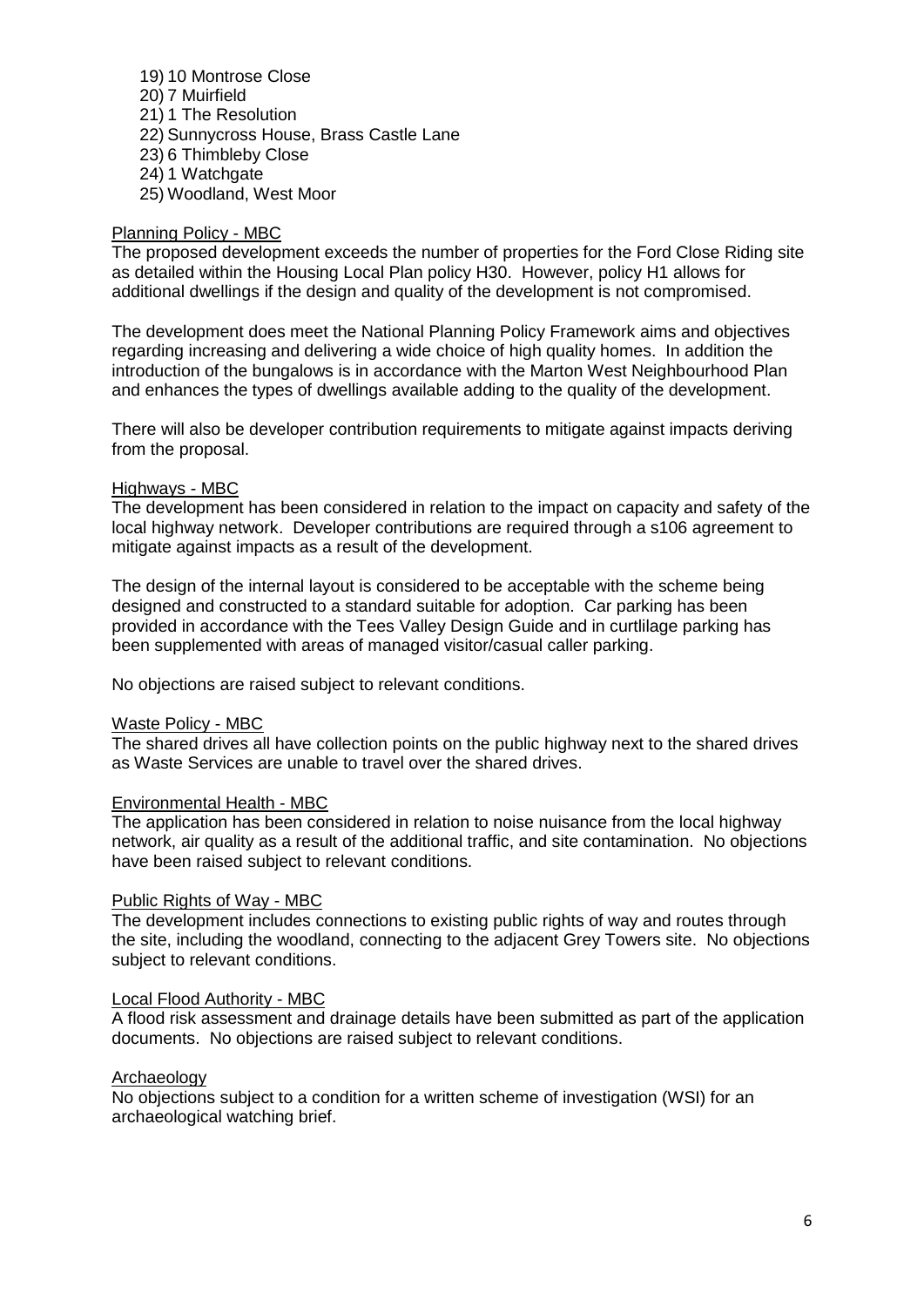# Secured by Design - Cleveland Police

In relation to this application, I recommend applicant actively seek to develop to accredited Secured By Design Gold standards, Silver award should be the minimum standard sought. Full guidance can be found at www.securedbydesign.com and the Homes 2019 Guide therein.

In any case it is recommended applicant contact me for any advice, input I can offer and on viewing of the proposal I would add the additional comments being aware that designing out crime is referred to in the Design & Access statement.

Specific advice in relation to the design and layout has been given.

## Northumbrian Water

No objection subject to a condition relating to foul flows.

## Northern Gas

Northern Gas Networks has no objections to these proposals, however there may be apparatus in the area that may be at risk during construction works and should the planning application be approved, then we require the promoter of these works to contact us directly to discuss our requirements in detail. Should diversionary works be required these will be fully chargeable.

## Tees Valley Local Access Forum

Members of the forum would like to see construction of proper walking and cycle routes to enable residents to travel beyond their immediate area sustainably.

## Councillor Chris Hobson

The development does not comply in any way shape or form with the Neighbourhood Plan which says a predominance of bungalows. Too many houses.

## Councillor Mieka Smiles

- The development doesn't adhere to the Marton West Neighbourhood Plan.
- The development puts undue pressure on an already stretched infrastructure including Nunthorpe community facilities (or lack thereof), education provision, roads - explicitly the Marton Crawl.
- The nearby Dixons Bank junction is of particular concern and a poor access is proposed.
- We as a community have had a number of un-kept promises tied into development of nearby land - a community centre, woodland walks, restaurant and pub.
- Our residents need a fit for purpose GP surgery.
- Any development here will mean further erosion of our green space and potential loss of habitats.

## Councillor Jon Rathmell

I object to this development as it is not in keeping with MBC's Local Plan which suggested a maximum of 50 high quality, high value executive residential development - whereas this application contains 69 dwellings.

The initial Marton West Neighbourhood Plan (November 2016) suggested 40% bungalows, but this application contains 11.6%. This figure is for a total of 8 bungalows - 6 detached and 2 semi-detached 3-bedroomed bungalows.

This development will cause infrastructure issues and safety concerns due to it opening on to Brass Castle Lane. This will increase the difficulties caused by the Brass Castle Lane / Dixons Bank junction plus more vehicles to join both the 'Marton Crawl' and Brass Castle Lane traffic. A junction which is under consideration of highways for remodelling due to the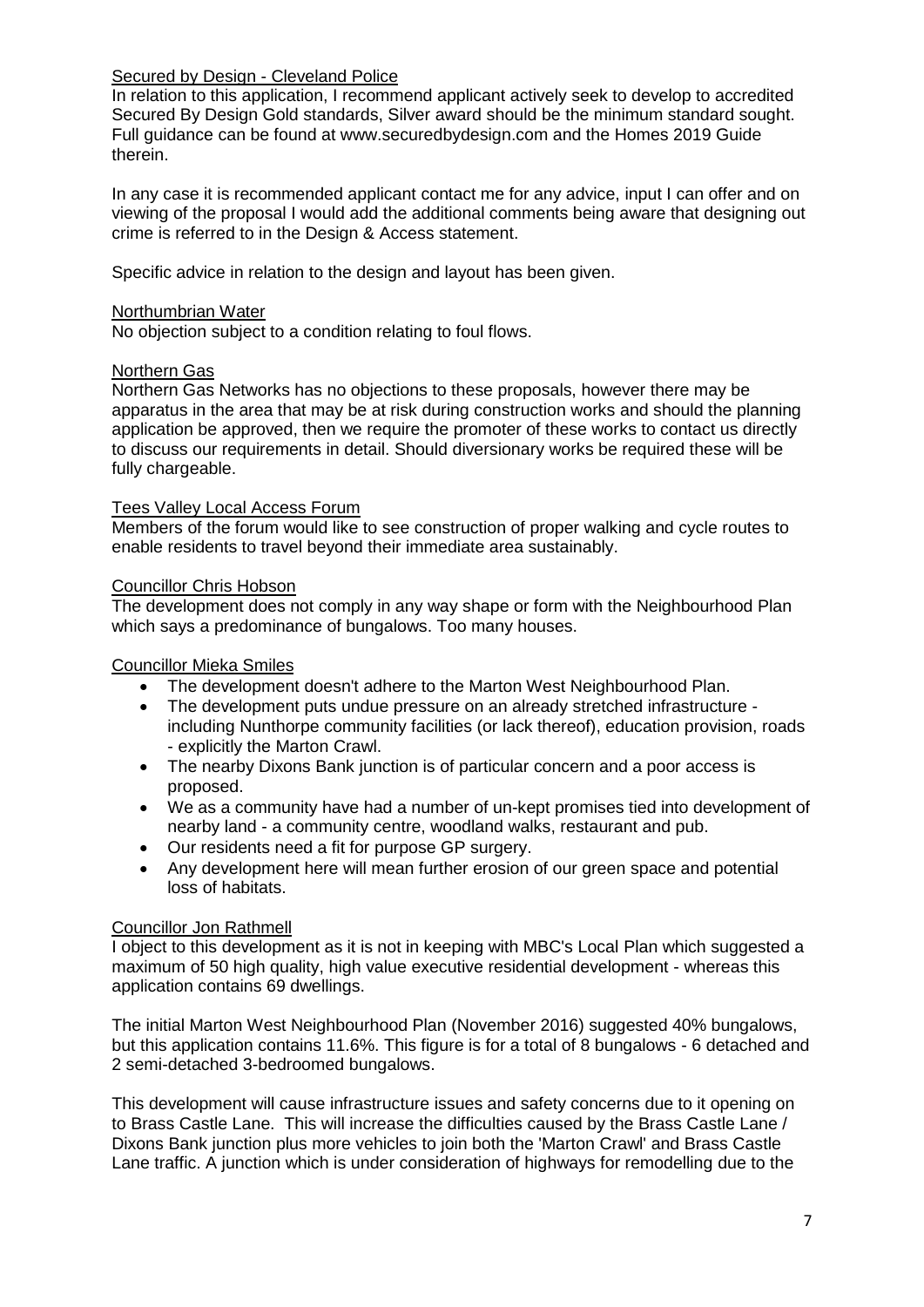safety concerns raised by myself, Nunthorpe Parish Council and Nunthorpe Community Council.

This development will also see a further loss of green space and natural wildlife habitats including hedgehogs which are currently at risk in the U.K.

## Nunthorpe Community Council

- Lack of infrastructure (transport, including cycling, sufficient school places, GP surgery, and no community centre in Nunthorpe which is 200 metres from this development). Emphasis must be made of the unfulfilled promises going back 9 years and more) of adjacent previous developers/MBC of improved infrastructure from the outset.
- Lack of demand for further houses of this type
- Very poor access to the proposed very dangerous exit with ever more traffic on Brass Castle Lane
- Poor design of houses and estate layout, with high density
- Loss of established trees and green space
- Potential loss of archaeological remains and habitat

# Marton West Community Council

- The number of proposed dwellings is still far above those in the current Local Plan
- The number of bungalows is not considered to be adequate. We do not accept the reasoning behind the number proposed with regard to the Marton West Neighbourhood Plan specifications
- The general infrastructure is not adequate for this number of dwellings, or even those in the Local Plan
- Brass Castle Lane is not an appropriate road for the numbers of cars which will have access and egress to it
- The junction of Brass Castle Lane and Dixons Bank is already a problem
- Local residents to this site are concerned that their broadband connections are already inadequate. Continuing Covid restrictions re-emphasize this as a problem for those working from home.

# Nunthorpe Parish Council

- Developer did not consult NPC about the proposal
- apparent lack of awareness of current negotiations between Middlesbrough Council and Nunthorpe Parish Council about road safety concerns which directly relate to the connection between Brass Castle Lane and Dixons Bank. Works to prepare a preliminary design and estimate for this junction is ongoing with the Council. Permission should not be given until a commitment has been made to improve this dangerous junction.
- submission relies on the 2014 Local plan which is outdated and does not reflect the changing moratorium on house building in this area which was promised by the Mayor.
- Focus on executive housing is anachronistic and more are proposed than the outdated framework states.
- Consultation on the framework for development of the area is ongoing where a consensus is emerging that bungalows and accessible homes should be accorded highest priority.
- Serious infrastructure issues already existing in the area i.e. Marton Crawl, lack of medical, educational and community facilities.
- Location of access on Brass Castle Lane and increased traffic on the lane poses additional safety hazards due to limited footpath provision.
- Impact of housing on the provision of broadband in the area.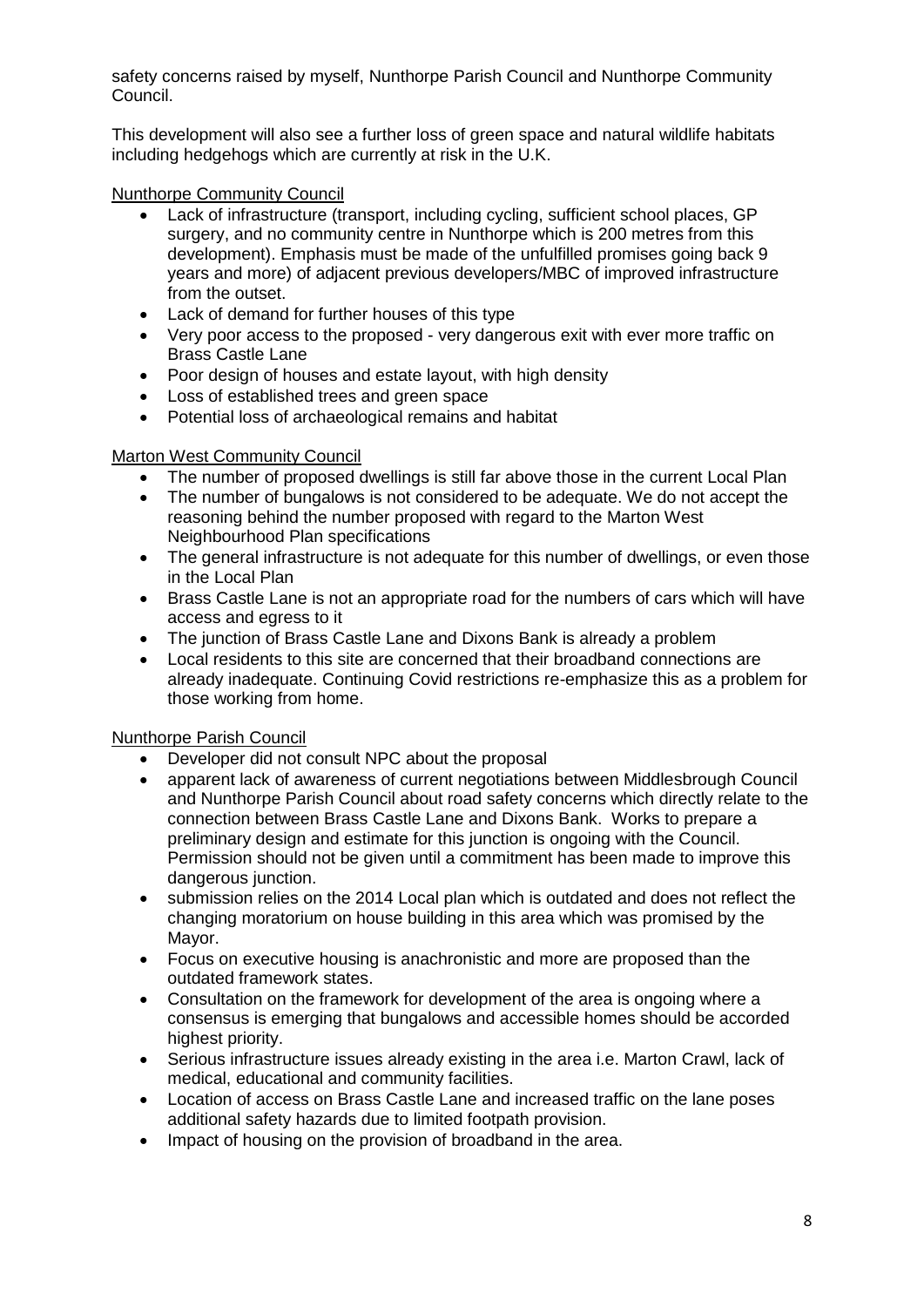- Persimmon application was rejected due to density and infrastructure. This revised application is similar in that it does not conform with 2014 adopted Local Plan or the Marton West Neighbourhood Plan.
- Policy H30 states high quality, high value exectutive development for a maximum of 50 dwellings. The application is for 69 dwellings.
- Marton West Neighbourhood Plan requires element of bungalows with an aspiration for up to 40% subject to overall deliverability. There are only 8 bungalows.
- Potential loss of mature trees and hedges.
- Mitigation for wildlife corridors.

# **Public Responses**

| Number of original neighbour consultations 51 |                                                               |
|-----------------------------------------------|---------------------------------------------------------------|
| Total numbers of comments received            | 36                                                            |
| Total number of objections                    | 35 (figure includes multiple comments from<br>same household) |
| Total number of support                       | $\Omega$                                                      |
| Total number of representations               |                                                               |
|                                               |                                                               |

Site notice posted – 19th May 2020

# **PLANNING CONSIDERATION AND ASSESSMENT**

- 1. During the application process the developer has worked with the planning officers to make any changes considered necessary to improve the quality of the proposed scheme. Revised details were submitted introducing bungalows to the development (initially 8 then increased to 19) and making changes to the layout. The revised details are the subject of this report.
- 2. Comments received which are not material planning considerations will not form part of this assessment, they include but are not limited to; consultation processes for other development sites, assumptions the developer will seek additional houses once approved, noise during the construction, loss of views and development should be on brownfield sites.
- 3. Comments have also been received in relation to ongoing consultations regarding overall development in the area. Currently there are no adopted or emerging planning policy or guidance as a result of these consultations and therefore they bear no weight in the decision making process for this application.

# Principle of Development

- 4. The principle of housing on this site has been approved through the allocation of the site in the adopted 2014 Housing Local Plan under policy H30. Policy H30 states proposals are expected to provide a maximum of 50 high quality, high value executive dwellings, which reflect the housing types within the surrounding area. The proposed development seeks consent for 69 dwellings, by providing a mix of house types predominately detached dwellings with some semi-detached and three terrace properties ranging from 2 to 5 bedrooms and including 50 two-storey dwellings and 19 bungalows.
- 5. A number of comments have been received in relation to the number of properties proposed not being in keeping with policy H30 as it exceeds 50. Whilst policy H30 states a "maximum of 50 dwellings" policy H1 (Spatial Strategy) states "proposals for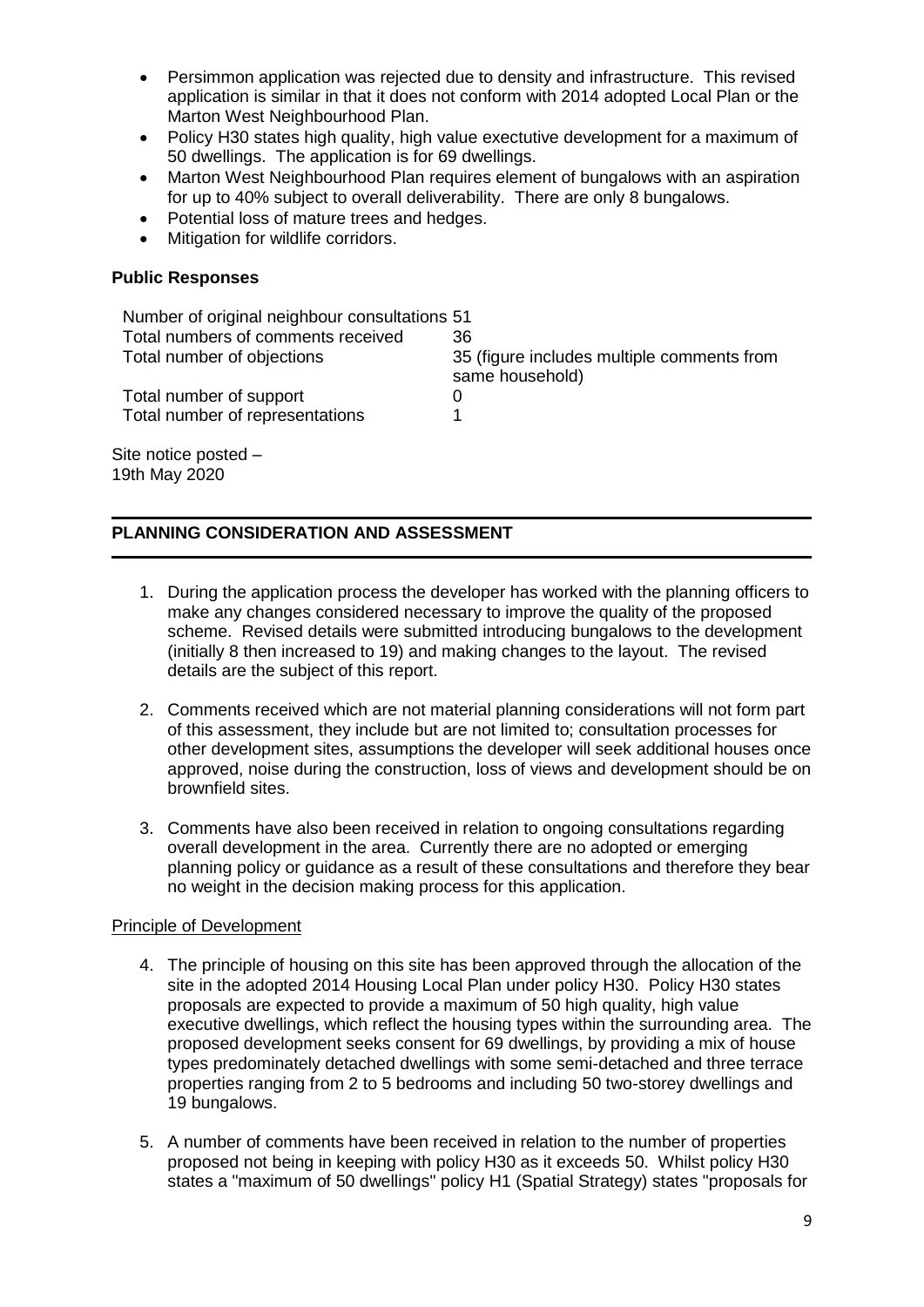fewer than the minimum or more than the maximum dwelling requirements for a site will only be considered where it can be clearly demonstrated through a design led approach and having regard to the characteristics of the surrounding area and any site specific policy requirements that an alternative capacity is more appropriate." As a result the number of dwellings proposed in itself is not a planning reason to refuse the application as more than 50 dwellings can be acceptable in planning terms subject to full consideration of the design and quality of the development and site specific policy requirements.

- 6. Some objections state that executive houses are not required and smaller properties are needed in the town other comments highlight the need for bungalows in this area of the town referring to the Marton West Neighbourhood Plan requirements for bungalows on the site.
- 7. The application site is within the boundaries of the 2016 adopted Marton West Neighbourhood Plan. Policy MW2 supports the sustainable growth of Marton West in accordance with the Local Plan. Policy MW4 supports development proposals at the Ford Close Riding School site which provide for a high quality residential development, and where an element of the dwellings provided are bungalows.
- 8. Whilst a number of resident comments refer to the need for a predominance of bungalows on the site this is not stated within the Marton West Neighbourhood plan. The neighbourhood plan states at paragraph 35: "Marton West residents recognise the need for more housing but would suggest that this site has at least 40% of the development built as bungalows as a way of partly meeting the shortfall of this type of housing in south Middlesbrough outlined in the 2012 Strategic Housing Market Assessment. It is acknowledged that the figure of 40% is an aspiration and that the proportion of bungalows on the site will be a matter to be considered in the context of the overall deliverability of the development."
- 9. In response to objections and officer comments reiterating the requirements of policy MW4 revised plans were submitted proposing 19 bungalows including both three and two bed bungalows within the site. This represents nearly 28% of the proposed dwellings. Whilst this is not the aspirational 40% referred to in the MWNP it represents a significant increase in the numbers originally proposed and steps towards meeting the aspirational target. When considering this in relation to the context of the overall deliverability of the development the number of bungalows is considered to be acceptable and in accordance with policy MW4 and will provide sought after bungalows in the south of the town.
- 10. Policy H12 requires 15% of dwellings to be affordable provided as 5% on site and a 10% off-site contribution. Policy H12 allows variations in the proportion of on/off-site provision where it can be demonstrated that this would better contribute to the creation of mixed and balanced communities through the diversification of housing tenure. Policy H30 states 15% on site affordable housing or off site provision is required. The proposed development includes 19 bungalows on site, 8no. detached three bed bungalows and 11no. semi-detached and terrace two bed bungalows. The 11no. two bed bungalows will provide the required 15% affordable housing on the site. This meets the requirements of both policy H12 and H30.
- 11. The affordable bungalows are dotted around the site rather than being located in one area. The quality of the development has not been compromised with the introduction of smaller units, but rather complements and enhances overall design quality in terms of placemaking. The bungalows are designed to reflect the larger dwellings in terms of design and do not compromise on the overall quality of the scheme. They will provide highly sought after properties in Marton West providing a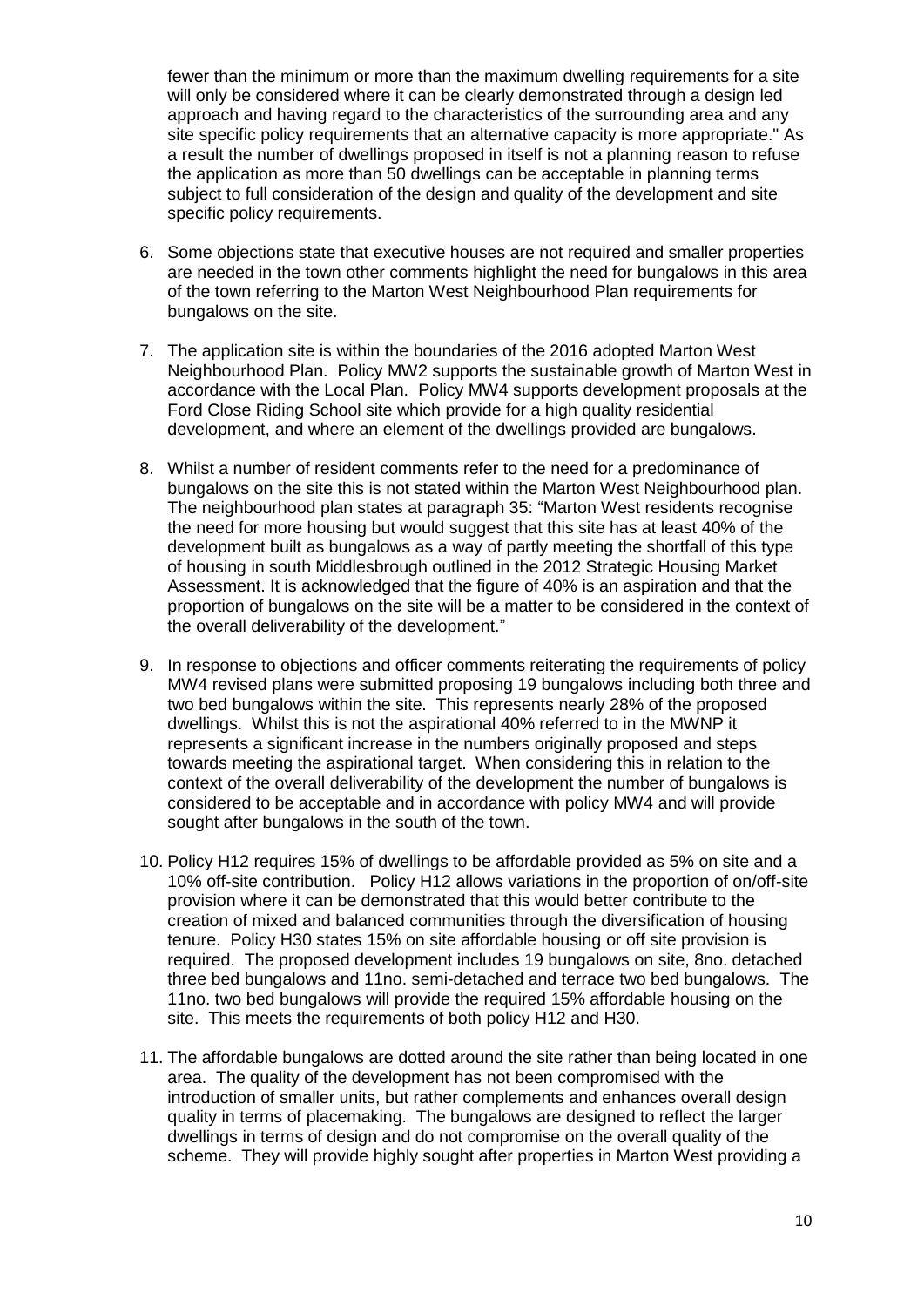mixed and balanced community and diversification of housing tenure in line with policy H12.

12. Whilst it is noted that the Local Plan is under review and discussions are taking place regarding developments within Nunthorpe and Marton West. The adopted Local Plan is the current legal starting point. An application cannot be refused on the basis of an emerging local plan which has not currently reached the publication stage.

## **Highways**

- 13. Development proposals have been assessed using the authority's strategic (Aimsun) highway model, which includes committed development and committed highway schemes. The model assessed the impact of the proposed access arrangements and the traffic generated by 69 dwellings.
- 14. Trip rates used in assessing the impact of the proposed scheme are consistent with other recently approved schemes and based on survey data of similar sites. Using these trip rates the proposed development is anticipated to generate in the region of 54 two-way movements during the peak periods. This level of traffic generation represents a little under 1 vehicle movement per minute.
- 15. The model distributes the traffic over the network using a variety of data so whilst this level of traffic may be seen at the Brass Castle Lane junction, the number of vehicle movements and any potential impact will further diminish as development traffic becomes a smaller proportion of traffic flows as you move away from the site.
- 16. Over the model area development traffic has been demonstrated to not lead to a material impact. In the interests of robustness and to assess localised impact at junctions further detailed work was undertaken to understand the potential impact of development traffic in terms of junction capacity, queue lengths and vehicle speeds.
- 17. When these junctions were assessed in detail the modelling demonstrates that the traffic associated with the proposed development would not materially impact on the operation of any of the junctions assessed, with only small variations in the level of queueing and delay predicted to occur.
- 18. The small variations identified are of a level that would be expected to be seen within the daily fluctuations that are seen in traffic flows that arise from a multitude of factors including weather, day, time of year, road works etc.
- 19. Overall the model output report demonstrates that the proposed development will not have a material impact on the operation of the surrounding highway network nor can be classed as severe, which is the benchmark set out in the NPPF against which proposals are assessed.
- 20. Access to the proposed site is to be taken from Brass Castle Lane via a new junction. The sightlines at the junction and geometry of the junction is suitable to serve the development proposed.
- 21. As part of the development proposals a number of changes/works are proposed to the local highway environment which are briefly set out below;
	- The 30mph/60 mph speed limit boundary on Brass Castle Lane will be relocated circa 45m South. This will result in the 30mph scheme and the street lighting being extended to a point South of the proposed site access.
	- A new gateway feature at the change in speed limit will be introduced, consisting of signage, lining and a welcome sign to reinforce the change in speed limit and to influence driver behaviour.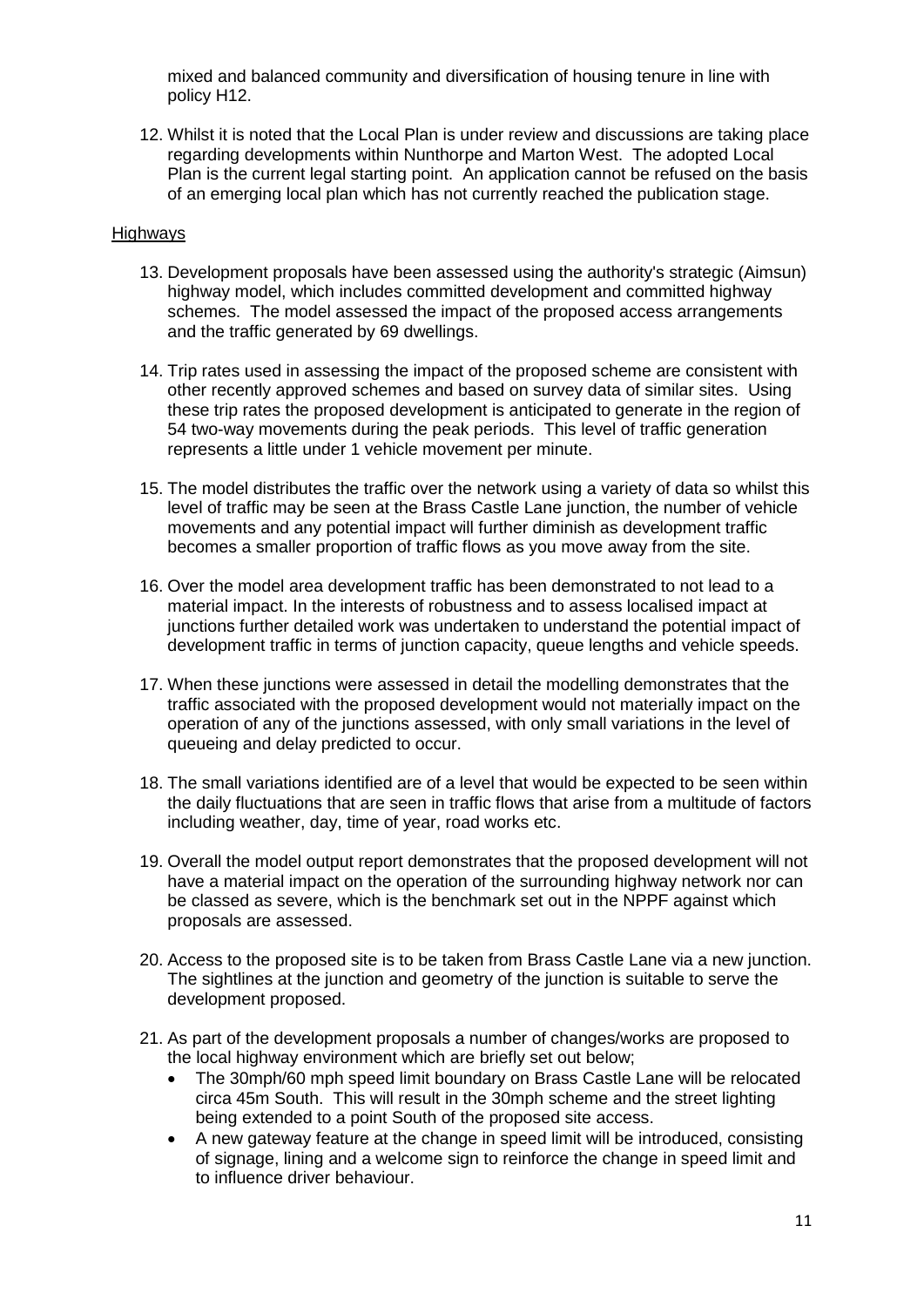- A new footway will be provided to the sites Northern boundary on Brass Castle Lane to connect into internal footpaths which in turn connect into adjacent routes and the Grey Towers Farm development.
- Tactile paving and crossing points across the junction with Brass Castle Lane and Brass Castle Lane itself which will enable pedestrians/cyclists to access the existing footway/cycleway on the northern side of Fulford Way/ Brass Castle Lane.
- In order to achieve the improved pedestrian facilities one access into the Gas Governer is to be reinstated to full height kerb and landscaped to prevent vehicular access with access retained from the Western boundary.
- Improvements will be made to the Eastbound and Westbound bus stops serving the site consisting of hardstanding, easy access kerbs, flag, shelters and realtime display.
- 22. In addition to the above physical works being delivered a financial contribution towards strategic highways infrastructure is to be made and secured through a S106 Agreement.
- 23. The internal layout has been designed to adoptable standards and will be constructed and offered for adoption through agreement under the Highways Act 1980. Internal roads have a hierarchy and are laid out to restrain vehicle speeds to a maximum of 20 mph. Car parking has been provided in accordance with the Tees Valley Design Guide and in curtlilage parking has been supplemented with areas of managed visitor/casual caller parking.
- 24. The site development includes the provision of public rights of way to be provided through the woodland to the southwest and in the northeast of the site which will connect to the woodland and PROWs to be provided in the adjacent Grey Towers site.
- 25. The site is located immediately adjacent to existing housing estates in a sustainable location with the potential for travel by non-car modes maximised. Works proposed as part of the development will provide further facilities and ensure that the development integrates into the wider pedestrian/cycle network.
- 26. The development is considered to meet the requirements of relevant policies including DC1, CS4, CS17 and CS19.
- 27. A number of comments received relate to the Brass Castle Lane/Dixons Bank junction. The authority is developing proposals to include the Brass Castle Lane arm within the existing signalised junction of Guisborough Road/Dixons Bank, which will create a four arm signal controlled junction.
- 28. This design will be likely to include pedestrian facilities on all arms to assist and promote sustainable travel. At this stage capital funding is available to undertake detailed design work, which is currently underway.
- 29. Should the Ford Close scheme be granted planning consent then it is likely that some of the Strategic Highways Contribution being secured through the S106 Agreement would be used to accelerate the delivery of this highways scheme.

# Flood Risk

30. A Flood Risk Assessment has been submitted in support of the application. The site is within National Flood Zone 1 which is classified as having a low probability of flooding, less than 1 in 1000 annual probability of river or sea flooding (<0.1%),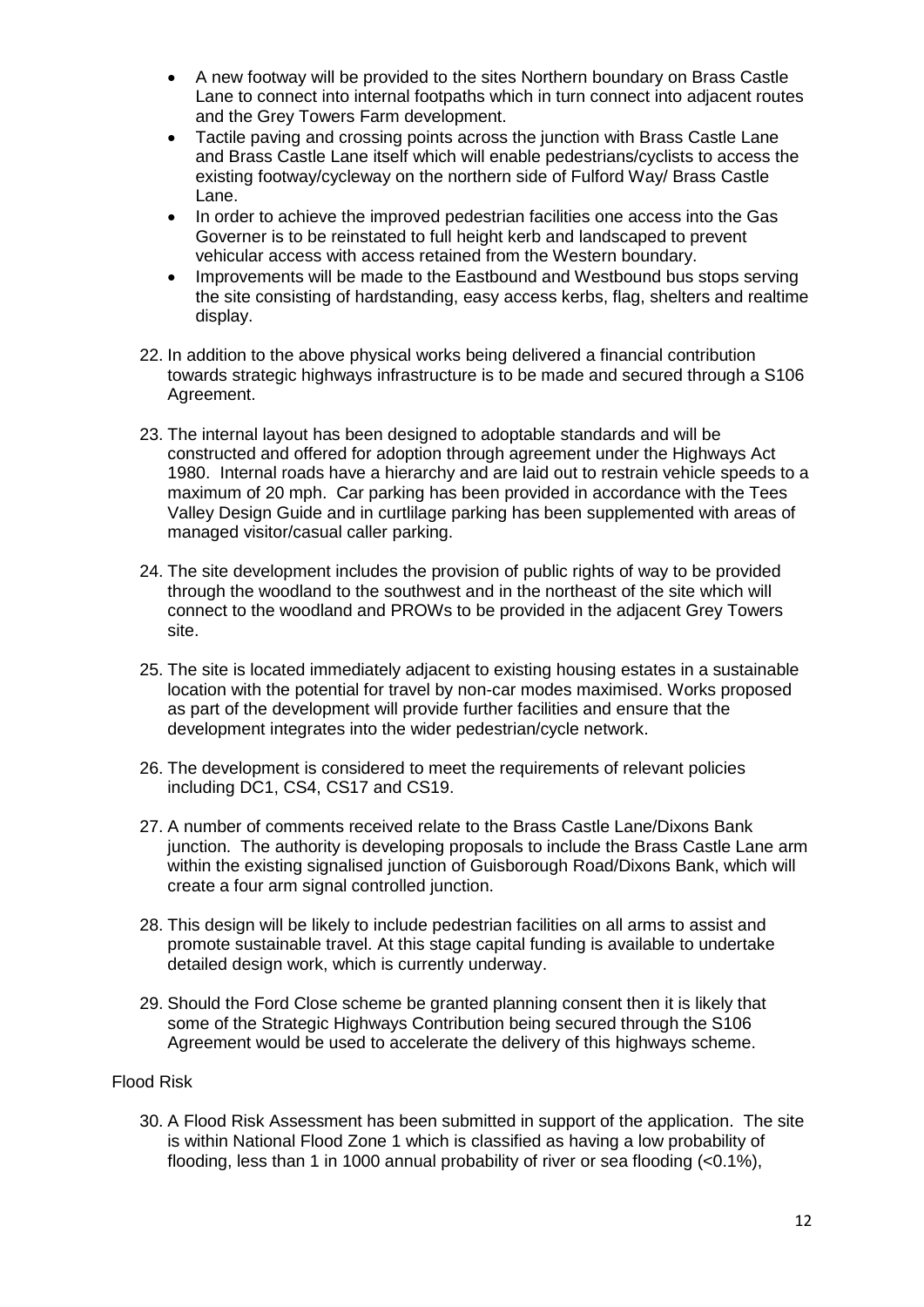residential dwellings are therefore an appropriate form of development in line with the NPPF technical guidance table 3.

- 31. The proposed sustainable drainage scheme is incorporated into the landscape to provide a high quality green environment which features including a detention basin, and will mitigate against flooding at the site.
- 32. Surface water from the development will feed into Marton West Beck which is currently the subject of a scheme of improvement works. It is considered necessary to seek a s106 contribution towards these works to the beck.
- 33. The Local Flood Authority and Northumbrian Water have considered the submitted flood risk assessment and drainage details and have no objections subject to relevant conditions. The development is considered to be in accordance with the requirements of Policies DC1 and CS4.

## Environmental Health

- 34. Environmental Health have considered the application in relation to noise from the highway, air quality and site contamination. The site is not situated within or close to an air quality management area. The Transport assessment demonstrates that the two-way vehicle trips generated by the development is not expected or anticipated to significantly increase air pollution emissions.
- 35. Environmental Health have confirmed that they have no objections to the development subject to a condition to ensure the development is carried out in accordance with the noise assessment and site investigations.

## Amenity

- 36. Only one existing dwelling is immediately affect by the application, all other dwellings are separated by woodland, hedgerows and roads. The separation distances with existing residential dwelling and those to be constructed at the adjacent Grey Towers site meet or exceed the 21m (front to front) 14m (front to side) advised in the Urban Design SPD. As a result the proposed development will not have a detrimental impact on the privacy of existing residents or approved dwellings and will not have any impact on light or result in overshadowing.
- 37. Internally within the development there are areas where the separation distances fall short of the 21m/14m guidance. During the application process the layout has sought to maximise the separation distances where possible through the orientation of dwellings within their plots and the housetypes proposed. It is considered that the shortfall in separation distances is minimal and assists in providing a good quality layout and focal points within the streetscene enhancing the overall urban design of the site therefore, on a minimal basis is considered to be a positive element of the development.
- 38. The proposed dwellings either meet, or in the majority of cases exceed the government's space standards for new dwellings offering good amenity for the residents which is considered to contribute towards a high quality scheme.
- 39. It is considered that the development will not have a detrimental impact on the amenity of any existing residents, and the layout will ensure that new residents have adequate levels of amenities. The development is considered to be in accordance with the requirements of Policy DC1 and CS5.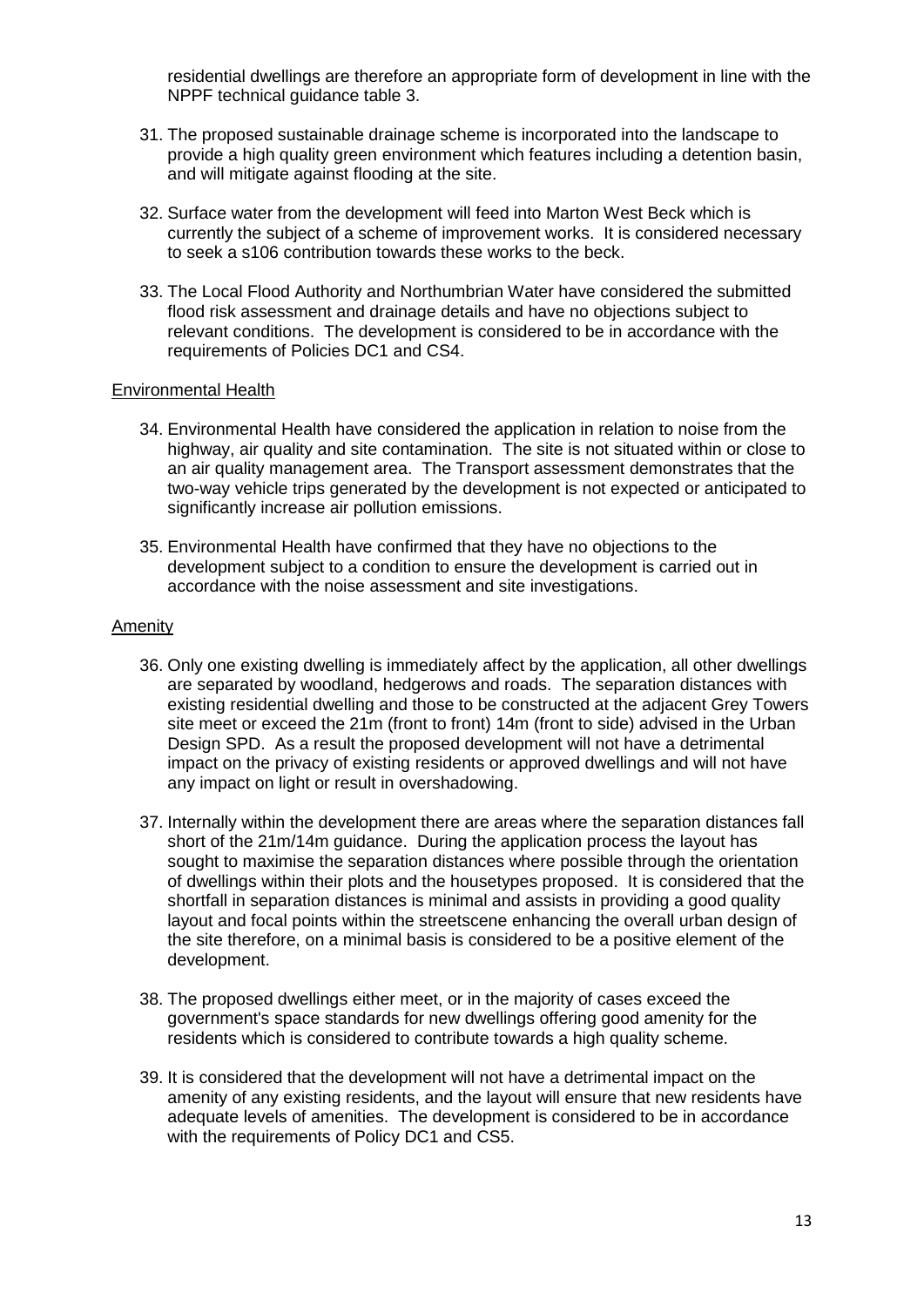# Design

- 40. The site is located adjacent to the ongoing Grey Towers development and to the southeast of dwellings at Bonny Grove. The scheme has a density of approximately 18 dwellings per hectare which is in keeping with the densities of the surrounding housing estates.
- 41. The development has been designed taking cues and characteristics from the surrounding areas in relation to design details and the use of varying boundary treatments, landscaping and the fenestration, finishing materials and roof types of the proposed dwellings. The quality of the materials will be controlled by a condition of the application.
- 42. The proposed housetypes are of a good size in accordance with or exceeding government space standards. 11 House types are proposed offering a mix of 2, 3, 4 and 5 bedrooms including bungalows and two-storey dwellings. The bungalows are placed in a number of locations throughout the site resulting in varying roof heights enhancing the visual appearance of the area. The proposed housetypes incorporate various design details including gable features, soffits, decorative porches, stepped elevations, windows set in the eaves and bay windows. The quality of the designs has been retained with all the housetypes including the affordable bungalows. The design details and finishing materials result in a high quality appearance of the dwellings and enhance the quality of the streetscene. Statement dwellings and corner turners have been located at prominent positions throughout the site to further enhance the streetscene and the quality of the development providing focal points. Where possible dwellings are fronted onto open spaces providing attractive views over landscaped settings.
- 43. The existing mast located on the site is a constraint. In this locations dwellings have been orientated so that the mast does not dominate views from the properties. Higher boundary treatments constructed from brick with timber inserts in this location assist with ensure the amenity of new residents is not compromised and also add an attractive element to the streetscene.
- 44. The NPPF requires local authorities to deliver a wide choice of high quality homes to significantly boost the supply of housing. The proposed dwellings offer a mix of high quality styles and sizes with varying garden sizes. The dwellings are considered to be in accordance with these requirements of the NPPF.
- 45. The removal of permitted development rights will enable the Local Planning Authority to further control alterations and extensions to the dwellings following their completion. This ensures that the high quality designs of the dwellings, and their relationship with their neighbours and landscaped areas are retained. For this reason it is considered that permitted development rights should also be removed for this development.
- 46. The proposed dwellings are considered to be high quality design in accordance with the requirements of Policies DC1, CS4 and CS5.

## **Streetscene**

47. When considering an application of this scale it is necessary to consider the impact of the development on the character of the area which should be maintained and enhanced. It is recognised that this area of the town provides a high quality residential environment with a mix of dwelling types and countryside. Whilst overall the character of the area will change with housing erected on this site, the existing and proposed trees, hedges and landscape works, together with the internal layout,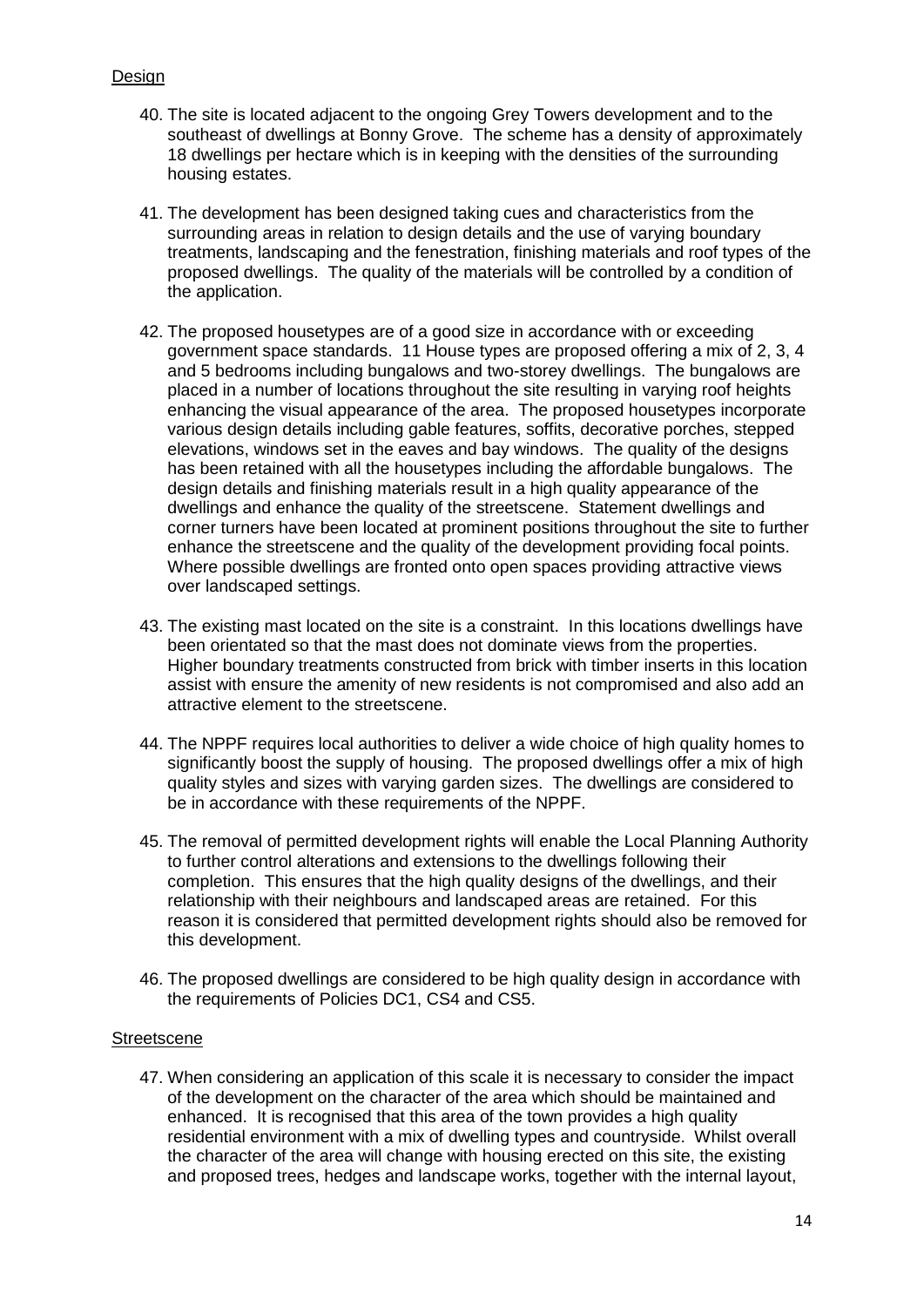road hierarchy, design and orientation of the dwellings, will contribute towards a high quality streetscene which mitigates the visual impact of the development on its surroundings helping to assimilate the scheme into the wider residential area.

- 48. The site includes an area of woodland which is to be retained. An area of open space including a detention basin is located at the entrance to the site as part of the sustainable drainage scheme. The woodland and landscaped areas are of a significant benefit to the community providing leisure opportunities through walkways connecting the open areas and landscaped spaces, and enhancing the visual appearance of the area. In addition art/play equipment will be installed to enhance the leisure experience available to residents and to increase the visual appearance of the area.
- 49. The layout responds to existing natural features and the dwellings have been orientated to provide a maximum benefit from views over the open spaces and landscaped areas, with existing and new rights of way, cycle paths and bridleways penetrating the site connecting the properties to the landscaped and wooded areas and the wider right of way network. Statement dwellings have been located at prominent positions throughout the site to further enhance the streetscene and quality of the development.
- 50. The layout incorporates secured by design principles with properties facing onto open areas and walkways providing high levels of natural surveillance. Future residents will also benefit from the open aspects. Where properties are not facing the mast and the woodland higher boundary treatments of appropriate designs provide enhanced security for the future residents.
- 51. It is considered that the development will not have a significantly adverse impact on the character and appearance of the area and will result in an attractive green streetscene to the benefit of existing and future residents. The development is in accordance with the requirements of Polices CS4 and CS5.

# Ecology/Landscaping

- 52. The site comprises buildings, woodland and grassland with hedgerows around the boundaries of the site and within it. Where possible the development retains existing trees including the woodland located to the southeast boundary. The hedgerow within the site will have a section removed to provide access through it however the majority of it is retained. The development proposes a landscaping scheme including the planting of new hedges and trees and the inclusion of wildflower planting at the detention basin and woodland edge.
- 53. Ecological Impact Assessments have been submitted as part of the application documents. The assessments targeted specific species and habitats relevant to the application site and development proposals. The investigations found no evidence of badger, reptiles, water vole and otters and no issues in relation to the habitats on the site. However, further investigations are required in relation to bats and great crested newts. These elements will be controlled by condition.
- 54. The majority of the application site is grassland with limited potential for wildlife. The existing woodlands and hedge rows are to be retained and enhanced with additional landscaping in the residential gardens and open spaces. The addition of the detention basin as part of the sustainable drainage scheme and grassland areas will enhance the visual appearance of the streetscene and will increase the ecological habitat on the site.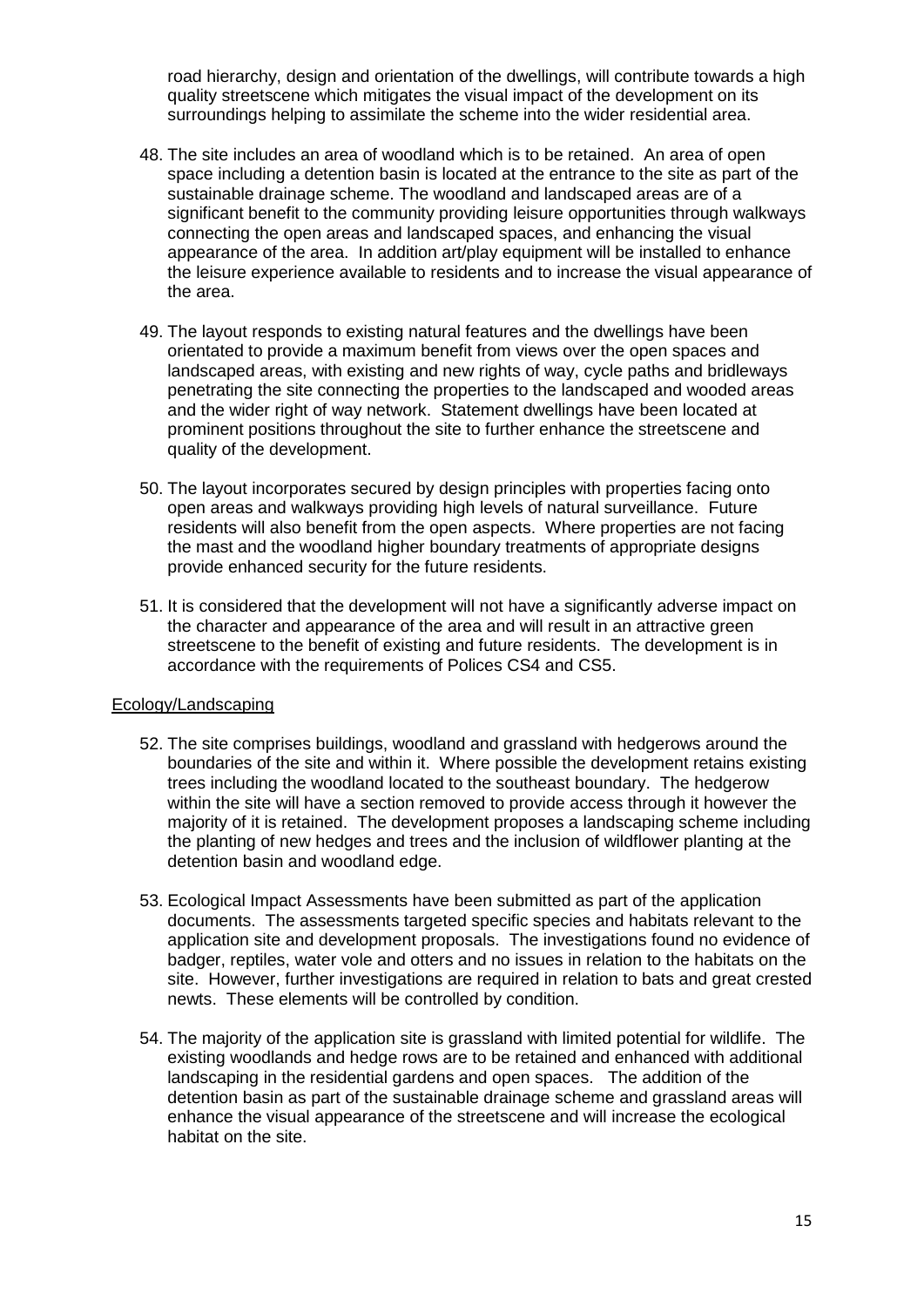55. It is considered that although the development will result in the loss of open field the creation of landscaped and suds features proposed and effective woodland management will offer enhanced ecological potential and have a positive impact in accordance with the requirements of Local Plan Policy CS4.

# Other matters

- 56. The development has been considered in relation to the potential archaeology at the site. It is considered that any impacts on potential archaeology can be controlled by a suitably worded condition and watching brief.
- 57. Development has recently been refused and upheld by the planning inspectorate for development at the golf club. This differs from the application site as it is not an allocated site with the local plan and is outside the limits of development. As a result the two developments are not comparable.
- 58. While upgrading of the Marton BT exchange cabinet would be beneficial it does not fall on the developer of this site to carry this out. They are required to enter into discussion with internet providers to provide infrastructure for the application site. These discussions are separate to the planning process.
- 59. It is noted that comments have been received with regards to the lack of community facilities. Whilst a lack of doctors places in the local area is not a material planning consideration it is noted that part of the Nunthorpe Grange site located close to this application site includes an area for the construction of a new doctors surgery and a separate application is currently being considered in relation to this.
- 60. The Council are also in discussions with the wider community regarding the provision of community facilities in the area using money secured through s106 contributions from surrounding housing developments in the Nunthorpe Ward.
- 61. Permission has also been given on the wider Grey Towers site for a restaurant/pub which has been implemented on site. Recent plans have been approved for minor changes to the floor plans and external appearance. However, the Planning Authority has no ability to force a developer to build the restaurant/pub.
- 62. As part of the s106 agreement contributions are being sought towards Bonny Grove Park, Sudbury Pond and Fairy Dell in accordance with the requirements of the Marton West Neighbourhood Plan.
- 63. Whilst policy H30 requires a contribution to educational needs and comments have been made relating to the lack of school provision, the Council's education team have confirmed that they do not require a contribution from this development.

# **Conclusion**

- 64. Whilst the proposal is in excess of the allocation identified in policy H30, the scheme as presented provides one of a high design quality in terms of the layout, built form and landscaping, that will deliver a significant number and proportion of bungalows. These matters are felt sufficient, in accordance with the provisions of policy H1, to override the maximum allowance prescribed in policy H30.
- 65. The increase number of dwellings raises no additional issues with regards to impacts upon transport or other infrastructure which are not being addressed through this or other developments. Given this, the S106 contributions being delivered through the development, and that the proposal is considered to be in accordance with the provisions of the Marton West Neighbourhood Plan as expressed by policy MW4 it is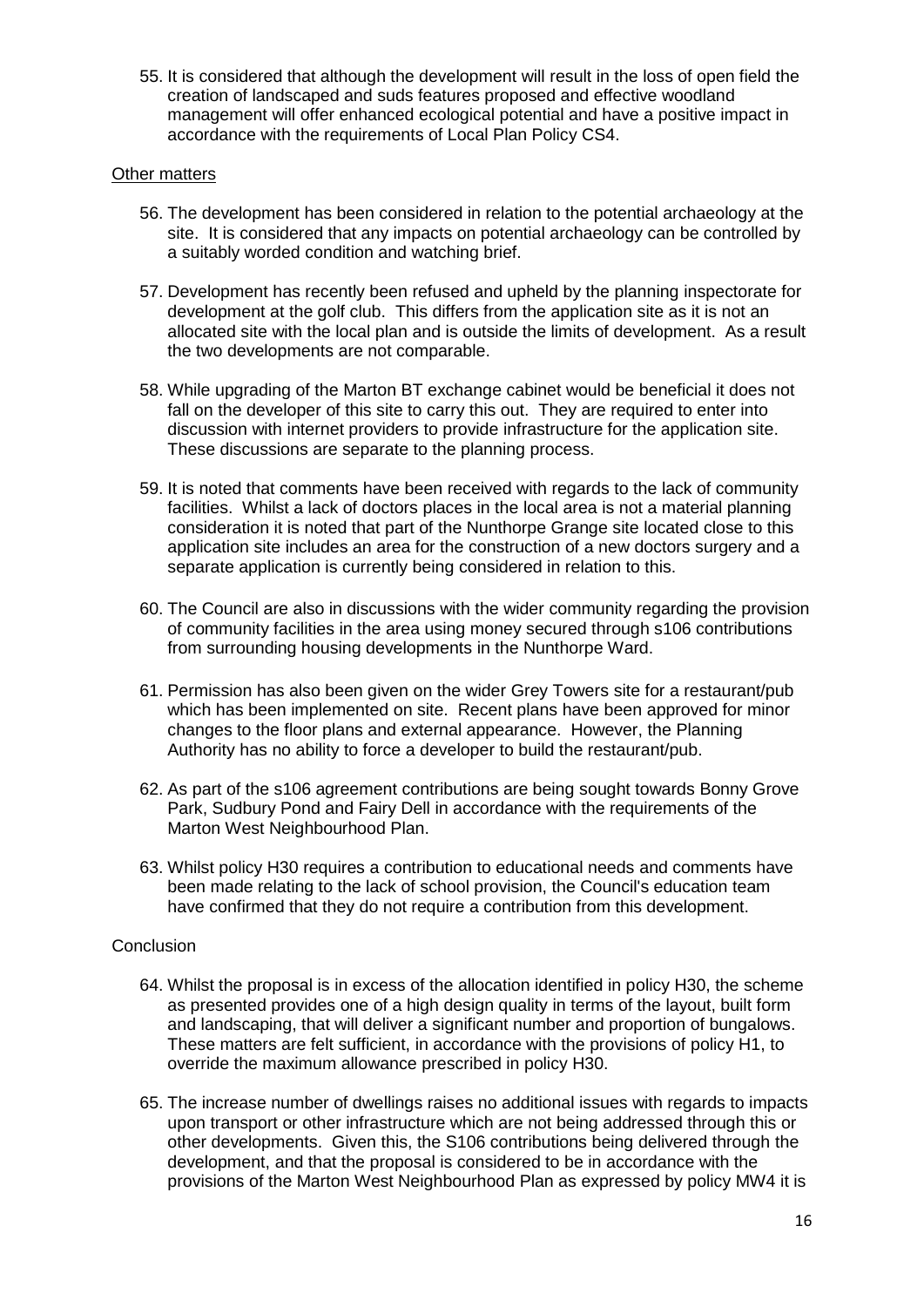recommended that the application be approved subject to the signing of the S106 Agreement and the conditions specified below.

# **RECOMMENDATIONS AND CONDITIONS**

## **Approve subject to s106 Agreement**

1. Time Limit

The development to which this permission relates must be begun not later than the expiration of three years beginning with the date on which this permission is granted.

Reason: In order to comply with the requirements of Section 91 of the Town and Country Planning Act 1990 (as amended).

## 2. Approved Plans

The development hereby approved shall be carried out in complete accordance with the plans and specifications detailed below and shall relate to no other plans:

- a) Location Plan, drawing PA-BC-01, rev. A;
- b) Proposed Site Layout, drawing no. PA-BC-02 rev. I;
- c) Housetype Planning Drawings, reference no. PA-BC-HT-01 rev. D;
- d) Brick Wall, Pier and Panel Detail (2200mm), drawing no. SBH-SD-BT-015;
- e) Brick Wall, Pier and Panel Detail (2000mm), drawing no. SBH-SD-BT-014;
- f) Timber Feather Edge Boarded (2200mm), drawing no. SBH-SD-BT-011;
- g) Timber Feather Edge Boarded (2000mm), drawing no. SBH-SD-BT-010;
- h) Timber Feather Edge Boarded (1800mm), drawing no. SBH-SD-BT-009;
- i) Timber Lap Fence and Trellis Detail (1500mm), drawing no. SBH-SD-BT-005;
- j) Boundary/Change in Level Between Dwellings Detail 300mm 600mm, drawing no. 00x/SD-22 rev.A;
- k) Typical Brick Single Garage (Side Gable), Plan and Elevations, drawing no. GD-01;
- l) Landscape Masterplan, drawing no. R/2340/1D;
- m) Arboricultural Impact Assessment, reference no. 15680c/EW-Rev1;
- n) Proposed Highway Works, drawing no. AMA/20617/SK007;
- o) External works Plan Sheet 1 of 2, drawing no. 040-EW-001 rev. D;
- p) External works Plan Sheet 2 of 2, drawing no. 040-EW-002 rev. D;
- q) Flood Routing Plan, drawing no. 040-500-007 rev. D;
- r) Impermeable Area Plan, drawing no. 040-500-006 rev. D;
- s) Headwall S19 Construction Details, drawing no. 040-500-005;
- t) Flow Control MH S17 Construction Details, drawing no. 040-500-004 rev. B;
- u) Longitudinal Sections Sheet 1 of 4, drawing no. 040-100-002 rev. C;
- v) Longitudinal Sections Sheet 2 of 4, drawing no. 040-100-003 rev. C;
- w) Longitudinal Sections Sheet 3 of 4, drawing no. 040-100-004 rev. C;
- x) Longitudinal Sections Sheet 4 of 4, drawing no. 040-100-005 rev. C;
- y) Storm Sewer Design, dated 24.07.2020;
- z) Summary Wizard of 15 Minute 30 Year Winter, dated 24.07.2020;
- aa) Summary Wizard of 15 Minute 1 Year Winter, dated 24.07.2020;
- bb) Summary Wizard of 15 Minute 100 Year Winter, dated 24.07.2020;
- cc) S104 Manhole Schedule, drawing no. 040-500-002 rev. D;
- dd) S104 Agreement Plan, drawing no. 040-500-001 rev. E;
- ee) Flood Risk Assessment and Surface Water Management Strategy, reference no. 5076/FRA01(A) dated March 2020;
- ff) Noise Impact Assessment, reference no. 8028.1 rev. A;
- gg) Transport Assessment, reference no. 20621-001;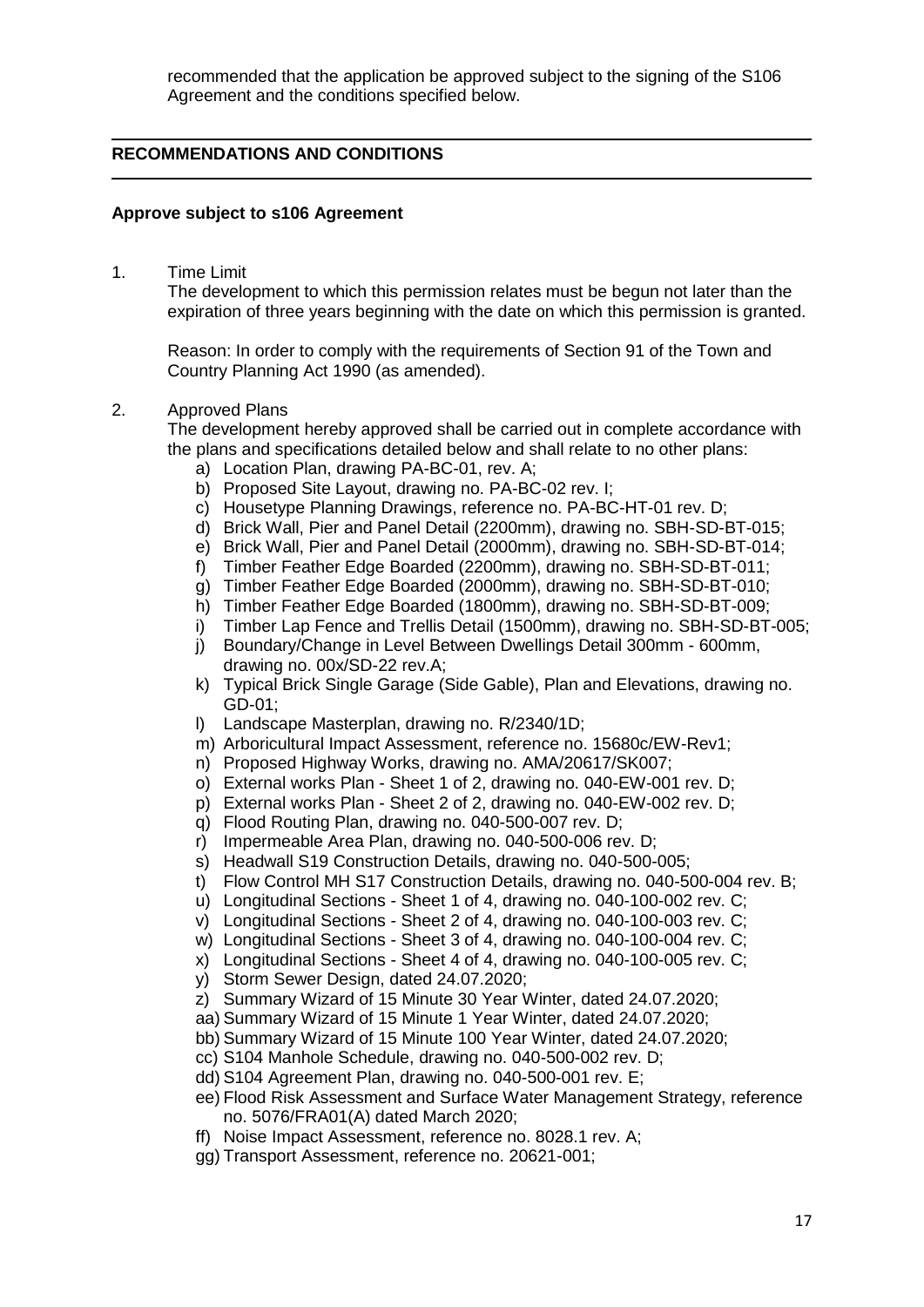- hh) Extended Phase 1 Habitat Survey and Preliminary Ecological Appraisal, dated December 2019;
- ii) Archaeological Desk Based Assessment, reference no. SBH07-01; and,
- jj) Geophysical Survey Report, reference no. MSNZ684, dated July 2020.

Reason: For the avoidance of doubt and to ensure that the development is carried out as approved.

## 3. Materials - Samples

Prior to the construction of the external elevations of the building(s) hereby approved samples of the external finishing materials to be used shall be submitted to and approved in writing by the Local Planning Authority. Thereafter, the development shall be implemented in accordance with the approved details.

Reason: To ensure the use of appropriate materials in the interests of the visual amenities of the area having regard for policies DC1, CS4 and CS5 of the Local Plan and section 12 of the NPPF.

#### 4. Retaining Walls

Prior to the commencement of construction above ground level, or in accordance with a program of works to be agreed with the Local Planning Authority. Full details of all retaining walls must be submitted to and approved in writing by the Local Planning Authority. Thereafter the development shall be implemented in accordance with the approved details.

Reason: To ensure a satisfactory form of development and in the interests of the visual amenities of the area having regard for policies DC1, CS4 and CS5 of the Local Plan and section 12 of the NPPF.

#### 5. Waste Audit Required

Prior to the commencement of the development on site a Waste Audit must be submitted to and approved in writing by the Local Planning Authority. The Waste Audit must identify the amount and type of waste which is expected to be produced by the development both during the site clearance, construction phases and once it is in use. The Audit must set out how this waste will be minimised and where it will be re-used on site.

The development shall be undertaken in complete accordance with the approved Waste Audit.

Reason: In the interests of minimising, reusing and recycling waste during demolition and construction in line with the principles of waste management detailed in the approved Tees Valley Joint Minerals and Waste Development Plan Document.

## 6. PD Rights Removed Means of Enclosure

Notwithstanding the provisions of the Town and Country Planning (General Permitted Development) (England) Order 2015 (or any order revoking or re-enacting that order with or without modification), no fences, gates, walls or other means of enclosure (other than those expressly authorised by this permission) shall be erected within the curtilage of any dwellinghouse forward of any wall of that dwellinghouse which forms the principle elevation/fronts onto a road, footpath or open space without planning permission being obtained from the Local Planning Authority.

Reason: To adequately control the level of development on the site to a degree by which the principle of the permission is based, to protect the visual amenity of the area and in the interests of resident's amenity having regard for policies CS4, CS5, DC1 and section 12 of the NPPF.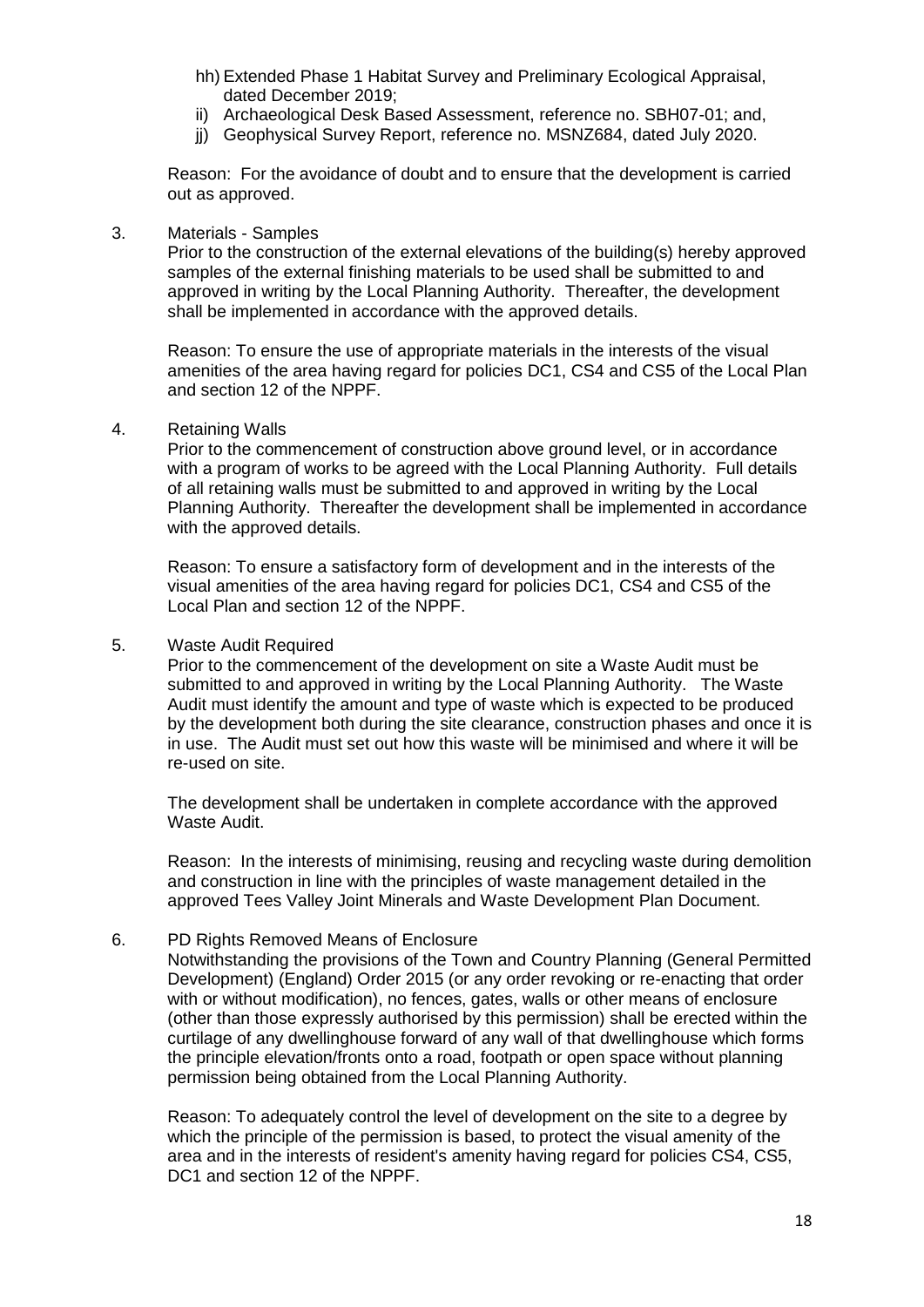# 7. PD Rights Removed Extensions/Alterations

Notwithstanding the provisions of the Town and Country Planning (General Permitted Development) (England) Order 2015 (or any order revoking or re-enacting that order with or without modification), no building hereby approved shall be extended or materially altered in external appearance in any way, including any additions or alterations to the roof, without planning permission being obtained from the Local Planning Authority.

Reason: To adequately control the level of development on the site to a degree by which the principle of the permission is based, to protect the visual amenity of the area and in the interests of resident's amenity having regard for policies CS4, CS5, DC1 and section 12 of the NPPF.

# 8. PD Rights Removed Conversion of Garages

Notwithstanding the provisions of the Town & Country Planning (General Permitted Development) (England) Order 2015, (or any order revoking or re-enacting that Order), no garages shall be converted to habitable rooms without planning permission being obtained from the Local Planning Authority.

Reason: To retain adequate in curtilage parking provision in the interests of amenity and highway safety having regard for policies CS4, CS5, DC1 and sections 9 and 12 of the NPPF.

## 9. PD Rights Removed Hardstanding

Notwithstanding the provisions of the Town & Country Planning (General Permitted Development) (England) Order 2015, (or any order revoking or re-enacting that Order), no hardstanding shall be constructed at the front of the residential dwellings hereby permitted, without planning permission being obtained from the Local Planning Authority.

Reason: To adequately control the level of development on the site to a degree by which the principle of the permission is based, to protect the visual amenity of the area and in the interests of resident's amenity having regard for policies CS4, CS5, DC1 and section 12 of the NPPF.

## 10. Landscape Management Plan

A Landscape Management Plan(s) covering relevant phase(s) of development, including long term objectives, management responsibilities and maintenance schedules in perpetuity for all landscape areas, other than small, privately owned, domestic gardens, shall be submitted to and approved in writing by the local planning authority prior to the first occupation/use of a building, or within 12 months of commencement of works on the relevant phase(s) of the development to which it relates, whichever is the sooner. Thereafter the Landscape Management Plan must be implemented on site.

Reason: To ensure a satisfactory form of development in the interest of visual amenity and the character of the area having regard for policies CS4, CS5 and DC1 of the Local Plan and sections 12 and 15 of the NPPF.

## 11. Replacement Tree Planting

If within a period of five years from the date of the planting of any tree that tree, or any tree planted in replacement for it, is removed, uprooted or destroyed or dies, or becomes, in the opinion of the local planning authority, seriously damaged or defective, another tree of the same species and size as that originally planted shall be planted at the same place, unless the local planning authority gives its written consent to any variation.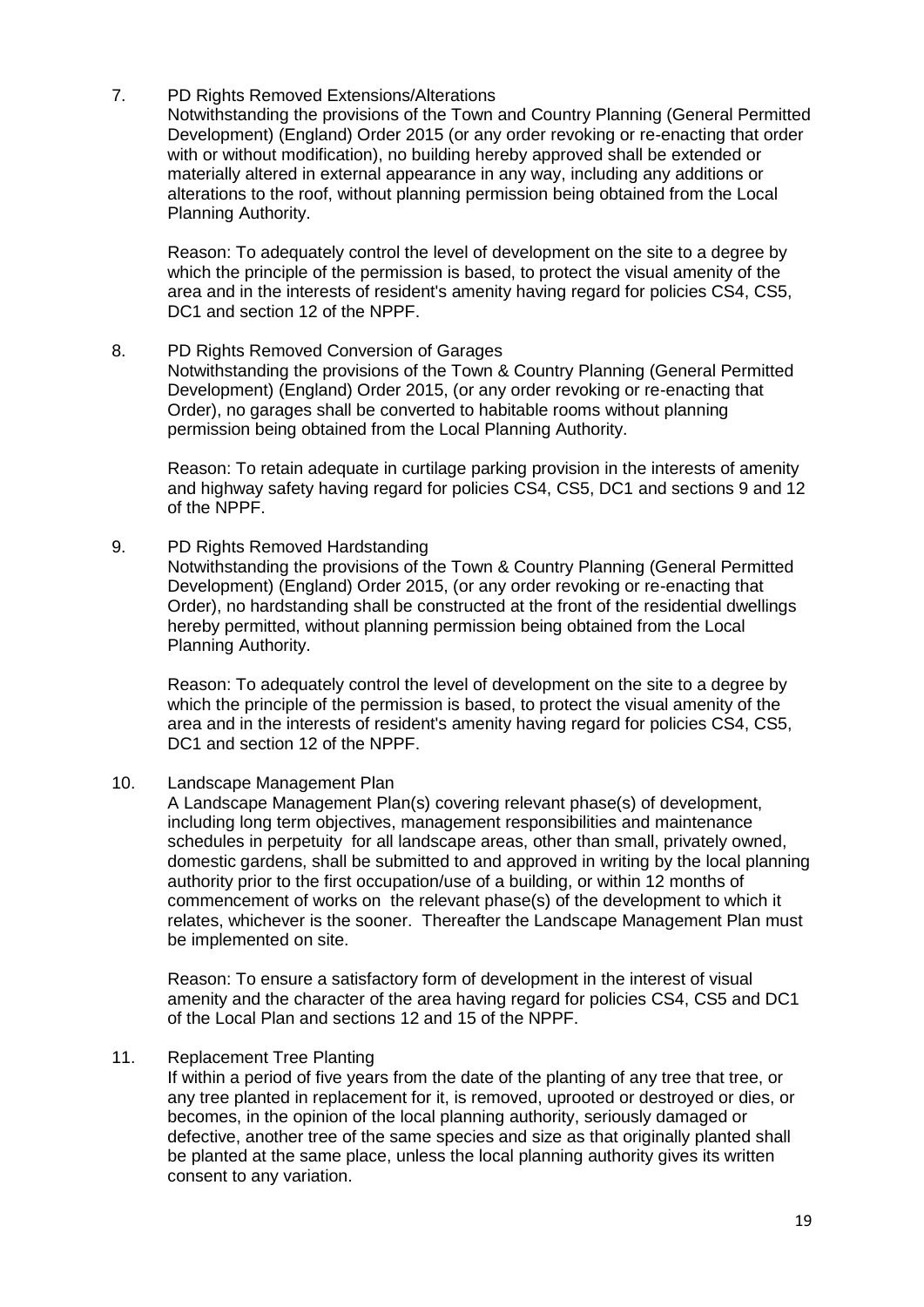Reason: To ensure a satisfactory form of development in the interest of visual amenity and the character of the area having regard for policies CS4, CS5 and DC1 of the Local Plan and sections 12 and 15 of the NPPF.

12. Retained Trees

In this condition retained tree means an existing tree which is to be retained in accordance with the approved plans and particulars; and paragraphs (a) and (b) below shall have effect until the expiration of five years from the date of the occupation of the final building on site for its permitted use.

- a) No retained tree shall be cut down, uprooted or destroyed, nor shall any retained tree be topped or lopped other than in accordance with the approved plans and particulars, without the written approval of the local planning authority. Any topping or lopping approved shall be carried out in accordance with British Standard 3998:1989 (with subsequent amendments)(British Standard recommendations for Tree Work).
- b) If any retained tree is removed, uprooted or destroyed or dies during the period of construction another tree shall be planted at the same place and that tree shall be of such size and species, and shall be planted at such time as may be specified in writing by the local planning authority. Similarly, if a retained tree dies or needs to be removed within five years of completion, and this is found to have been the result of damage sustained during development, this replanting condition will remain in force
- c) The erection of fencing for the protection of any retained tree shall be undertaken in accordance with the approved plans and particulars before any equipment, machinery or materials are brought on the site for the purposes of the development, and shall be maintained until all equipment, machinery and surplus materials have been removed from the site. Nothing shall be stored or placed in any area fenced in accordance with this condition and the ground levels within those areas shall not be altered, nor shall any excavation be made, without the written consent of the local planning authority. Retained trees shall be protected fully in accordance with British Standard 5837:1991 (Guide for Trees in Relation to Construction). In particular, fencing must not be dismantled at any time without the prior consent of the local planning authority.

Reason: To prevent the loss of or damage to trees and natural features during the development and to ensure so far as is practical that development progresses in accordance with current best practice having regard for policy CS4 and CS5 of the Local Plan and section 9 of the NPPF.

# 13. Hedges and Hedgerows

All hedges or hedgerows on the site unless indicated as being removed shall be retained and protected on land within each phase in accordance with details submitted to and approved in writing by the local planning authority for the duration of works on land within each phase unless otherwise agreeing in writing by the local planning authority. In the event that hedges or hedgerows become damaged or otherwise defective during such period the local planning authority shall be notified in writing as soon as reasonably practicable. Within one month a scheme of remedial action, including timetable for implementation shall be submitted to the local planning authority. The approved scheme shall be implemented in accordance with the approved timetable. Any trees or plants which within a period of 5 years from the date of planting, die, are removed or become seriously damaged or diseased shall be replaced in the next planting season with others of similar size and species.

Reason: To prevent the loss of or damage to existing hedgerows and natural features so far as is practical that development progresses in accordance with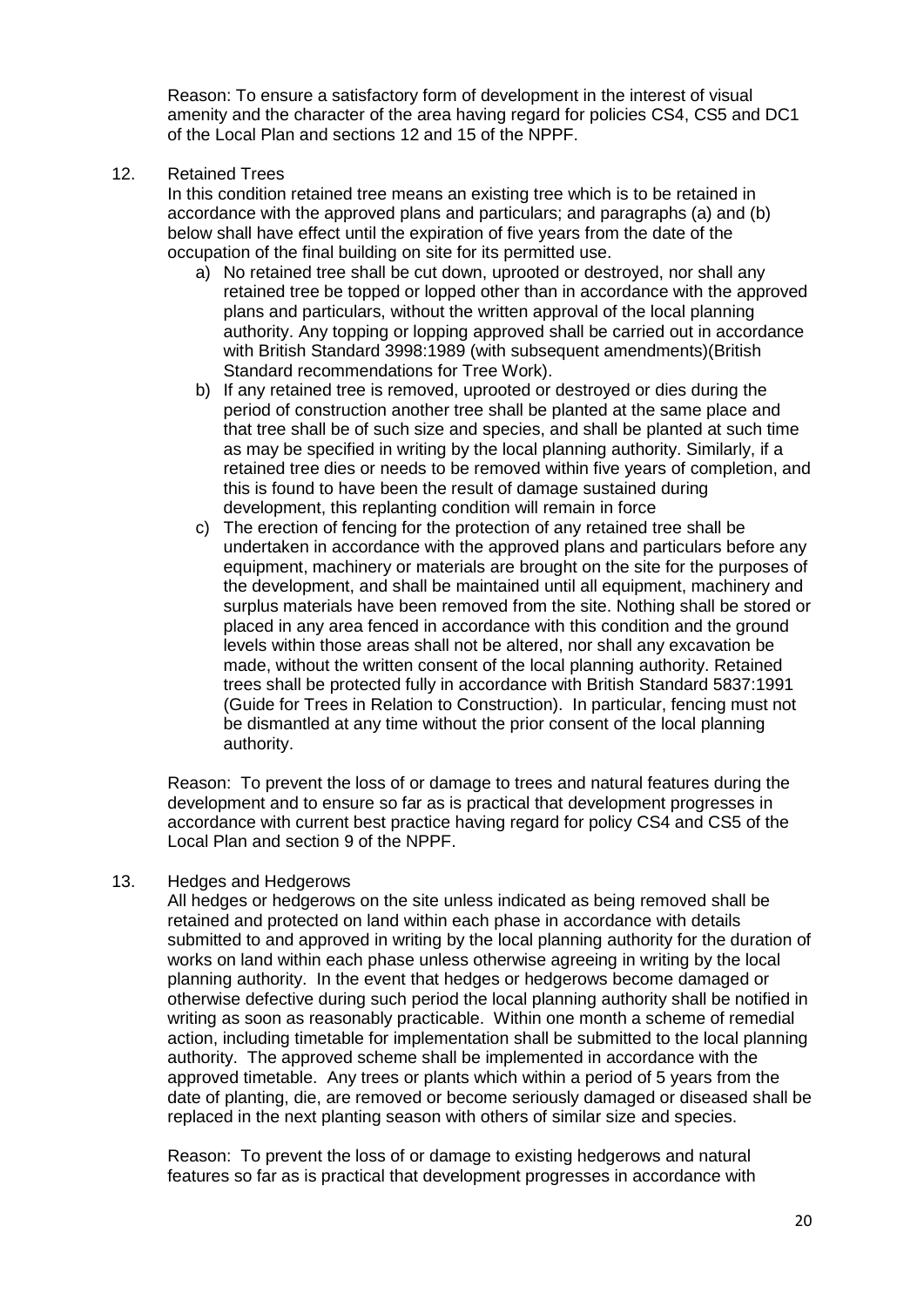current best practice having regard for policy CS4 and CS5 of the Local Plan and section 9 of the NPPF.

## 14. Recreation

Full details and specifications of the art/play/leisure/fitness area for each phase of the development (including planting, fencing, safety surfacing, equipment, seats, litter bins, lighting and a management and maintenance scheme) shall be submitted to and approved in writing by the Local Planning Authority. The approved scheme shall be fully implemented prior to the substantial completion of the relevant phase or before the occupation of the 40th dwelling within that phase, whichever is the sooner. The approved art/play/leisure/fitness area shall be so retained solely for the purposes of recreation.

Reason: To secure the provision of sufficient amenity space for residents having regard for policies CS4, CS5 and DC1 of the Local Plan and sections 8 and 12 of the NPPF.

15. Construction of Roads and Footways Prior to Occupation of Dwellings No dwelling to which this planning permission relates shall be occupied unless or until the carriageway base course and kerb foundation to the new estate road and footpath to which it fronts, is adjacent to or gains access from, has been constructed. Road and footway wearing courses and street lighting shall be provided within 3 months of the date of commencement on the construction of the penultimate dwelling of the development.

Reason: To ensure appropriate access and egress to the properties, in the interests of highway safety and the amenity of residents having regard for policies CS4, CS5 and DC1 of the Local Plan and sections 9 and 12 of the NPPF.

## 16. Details of Roads, Footpaths and Open Spaces Required Fully detailed drawings illustrating the design and materials of roads, footpaths and other adoptable open spaces shall be submitted to and approved in writing by the Local Planning Authority prior to the start of construction on site. The development shall be carried out in accordance with the approved details.

Reason: To ensure a satisfactory form of development and in the interests of highway safety having regard for policies CS5 and DC1 of the Local Plan and sections 9 and 12 of the NPPF.

## 17. Car and Cycle Parking Laid Out

No part of the development hereby approved shall be occupied until the areas shown on the approved plans for parking and manoeuvring of vehicles (and cycles, if shown) have been constructed and laid out in accordance with the approved plans, and thereafter such areas shall be retained solely for such purposes.

Reason: To ensure a satisfactory form of development and in the interests of highway safety having regard for policies CS5 and DC1 of the Local Plan and sections 9 and 12 of the NPPF.

## 18. Traffic Regulation Order

Prior to the commencement of development hereby approved the details of necessary Traffic Regulation Orders to extend the 30mph limit on Brass Castle Lane must have been agreed in writing with the Local Planning Authority. The development hereby approved must not be occupied until the process to implement the agreed Traffic Regulation Orders has been initiated.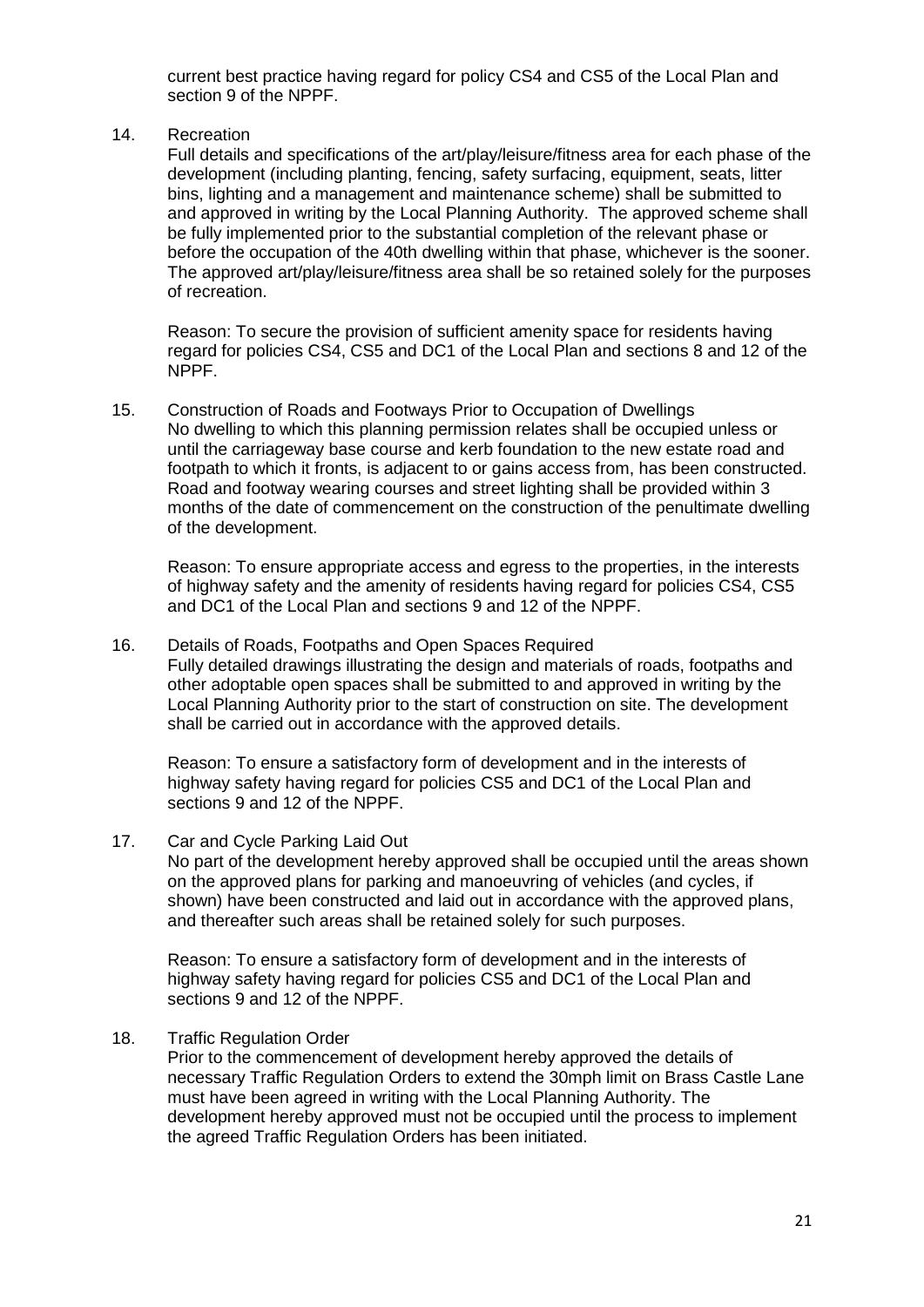Reason: The development is in a location that is easily accessible by public transport, near a range of amenities including shops and leisure facilities, and/or within a controlled parking zone having regard for policy CS4 of the Local Plan and section 9 of the NPPF.

19. Method of Works Statement

The development hereby approved shall not be commenced until a detailed method of works statement has been submitted to and approved in writing by the Local Planning Authority. Such statement shall include at least the following details;

- a) Routing of construction traffic, including signage where appropriate;
- b) Arrangements for site compound and contractor parking;
- c) Measures to prevent the egress of mud and other detritus onto the public highway;
- d) A jointly undertaken dilapidation survey of the adjacent highway;
- e) Program of works; and,

f) Details of any road/footpath closures as may be required.

The development must be carried out in accordance with the approved details.

Reason: To ensure that the development can be carried out in a manner that will not be to the detriment of amenity of local residents, free flow of traffic or safety of highway users having regard for policy DC1 of the Local Plan.

20. New Public Rights of Way (Footpaths and Bridleways)

Within 4 months of commencement of the development hereby approved, a Public Rights of Way Dedication plan(s) to a scale of 1:200 showing the following information must be submitted to and approved in writing by the Local Planning Authority. Thereafter the development must be carried out in full accordance with the approved details

- Phasing Plan
- Signing and furniture i.e Stiles and Gates
- Structures i.e Bridges and Boardwalks
- Construction Details
- Maintenance Plan

Prior to the first occupation/use of the dwellings/buildings hereby approved, a Dedication Agreement for all new Public Rights of Way shall be completed.

Reason: To ensure appropriate facilities are provided throughout the development in order to promote an active lifestyle and reduce dependence on the private car having regard for policy CS4 of the Local Plan and section 9 of the NPPF.

21. Surface Water Drainage Scheme

Prior to the commencement of the development on site a detailed surface water drainage scheme (design and strategy) shall be submitted to and approved in writing by the Local Planning Authority. The scheme should be designed, following the principles as outlined in the Flood Risk assessment and Surface Water Management Strategy, report no. 5076/FRA01 (A) dated March 2020 and the development shall be completed in accordance with the approved scheme.

Reason: To ensure the site is developed in a manner that will not increase the risk of surface water flooding to site or surrounding area having regard for policy CS4 of the Local Plan and section 14 of the NPPF.

#### 22. Surface Water Drainage Management Plan Prior to the commencement of the development on site, details of a Surface Water Drainage Management Plan must be submitted to and approved in writing by the Local Planning Authority. The Management Plan shall include: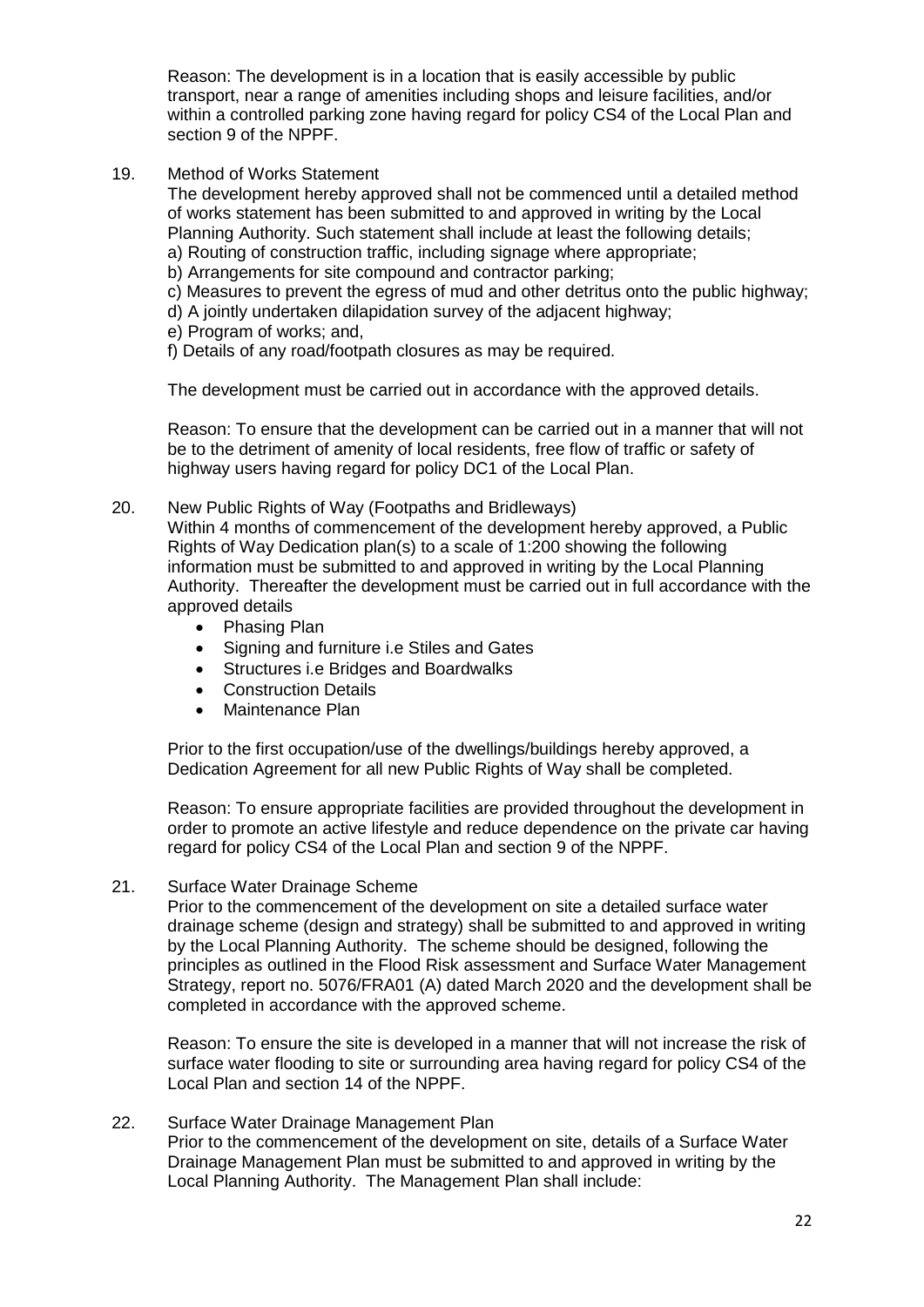- a. A build program and timetable for the provision of the critical surface water drainage infrastructure.
- b. Details of any control structure(s) and surface water storage structures
- c. Details of how surface water runoff from the site will be managed during the construction Phase
- d. Measures to control silt levels entering the system and out falling into any watercourse or public sewer during construction.

The development shall, in all respects, be carried out in accordance with the approved Management Plan.

Reason: To ensure the development is supported by an appropriately designed surface water disposal infrastructure scheme and to minimise the risk of increased flooding and contamination of the system during the construction process having regard for policies DC1 and CS4 of the Local Plan and section 14 of the NPPF.

- 23. Surface Water Drainage Management and Maintenance Plan The development shall not be occupied until a Management & Maintenance Plan for the surface water drainage scheme has been submitted and approved by the Local planning Authority; the plan shall include details of the following;
	- a. A plan clearly identifying the arrangements for the adoption of the surface water system by any public authority or statutory undertaker (i.e s104 Agreement) and any other arrangements to secure the operation of the scheme throughout its lifetime.
	- b. Arrangements for the short and long term maintenance of the SuDS elements of the surface water system

Reason: To ensure that the surface water drainage infrastructure is maintained to minimise the risk flooding in the locality having regard for policy CS4 of the Local Plan and section 14 of the NPPF.

24. Drainage Scheme - Foul Flows

Development shall be implemented in line with the drainage scheme contained within the submitted document entitled S104 Agreement Plan, drawing no. 040-500-001 rev. E. The drainage scheme shall ensure that foul flows discharge to the foul sewer at manhole 7106 and ensure that surface water discharges to the existing watercourse.

Reason: To prevent the increased risk of flooding from any sources in accordance with the NPPF.

25. Contaminated Land Site Investigation

Prior to the commencement of development a full and competent site investigation including risk assessment must be undertaken and submitted to and approved in writing by the Local Planning Authority. This must identify any contamination present and specify adequate remediation. The development must be carried out in accordance with the approved risk assessment and remediation scheme.

Validation of the remediated site shall be provided in the form of a detailed completion statement confirming that works set out and agreed were completed and that the site is suitable for its intended use.

Reason: To ensure the appropriate decontamination of the site in the interests of safety, local amenity and the amenities of the occupiers of the site having regard for policies DC1, CS5 and section 12 of the NPPF.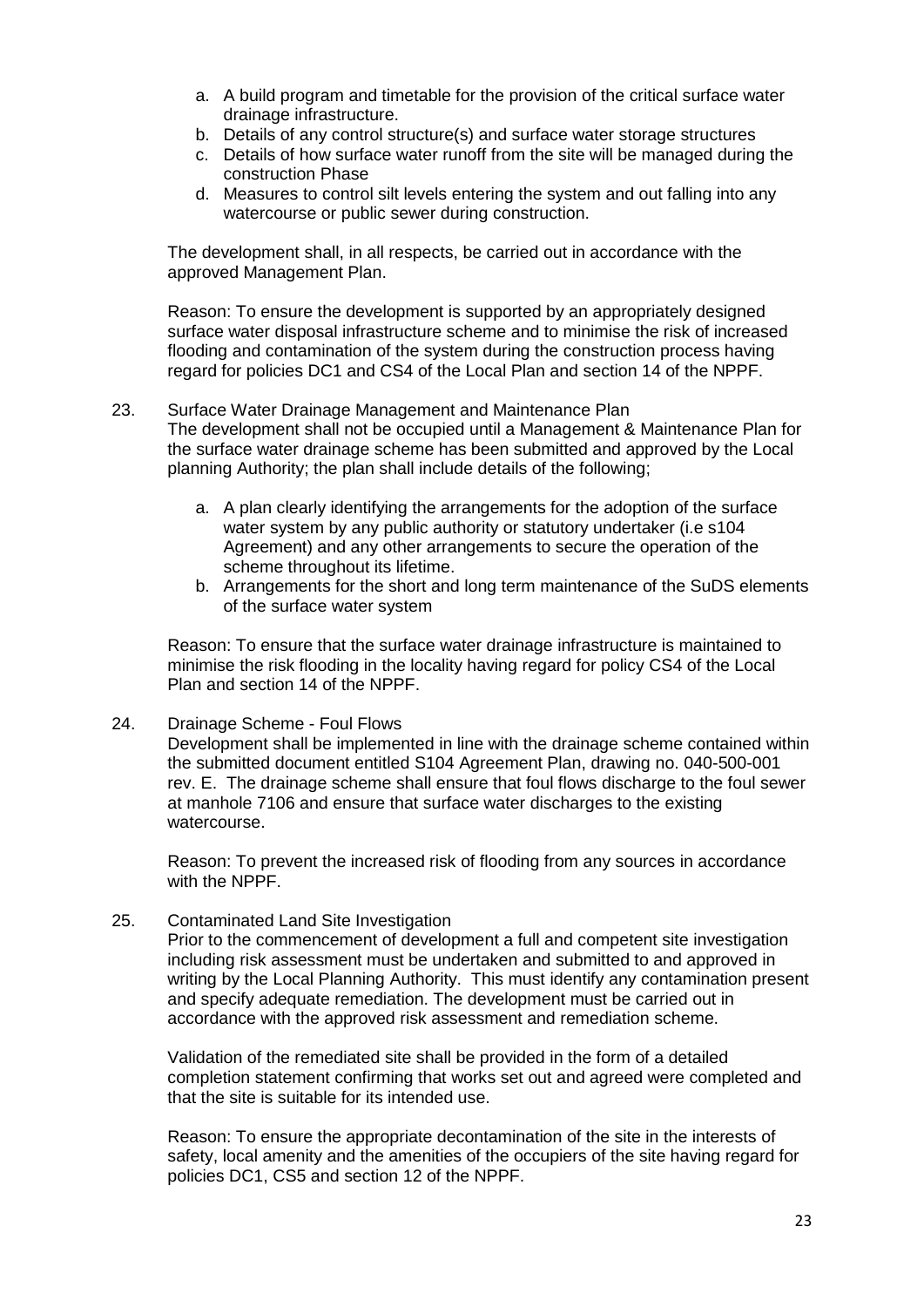# 26. Archaeology WSI

No development shall take place until a written scheme of investigation (WSI) for an archaeological watching brief has been agreed with the Local Planning Authority in respect of works or ground disturbance below a depth of 300mm in the western half of Area 5 of the submitted geophysical survey (MS report MSNZ684). The development shall only be carried out in accordance with the WSI as approved by the Local Planning Authority.

Reason: The relevant part of the application site contains features of archaeological interest.

27. Ecology

The surveys detailed below, as set out in the approved Extended Phase 1 Habitat Survey and Preliminary Ecological Appraisal, dated December 2019, must be undertaken on site and the findings submitted to and approved in writing by the Local Planning Authority.

- a) Bat Activity Survey;
- b) 3 Bat Activity Transect Surveys; and,
- c) Great crested newt assessment.

Thereafter any further works or mitigation identified as being required shall be carried out on site and the mitigation measures shall be retained on site in perpetuity

Reason: To protect and enhance the ecology and biodiversity of the site and ensure the survival and protection of important species and those protected by legislation that could be adversely affected by the development having regard to policy CS4 of the Local Plan and section 15 of the NPPF.

# **REASON FOR APPROVAL**

The analysis of the development determines that the proposals are for a sustainable development, which will assist in economic growth in the town. The proposed layout and dwellings are of a reasonably high quality design and would provide a pleasant and sustainable environment offering a good mix of dwelling types. Landscaped areas will enhance ecological potential and will benefit the wider community. There are no statutory objections to the proposal in terms of the sustainability of the site or the ability to meet necessary flood, ecology, highways and noise mitigation.

The application site is an allocated site within the approved Housing Local Plan. Although the additional dwellings conflict with some elements of Policy H30 it meets the other requirements of this policy and the justification for increased numbers as set out in policy H1 and other relevant local and national policies. On balance the conflict with policy H30 does not outweigh the social, economic and environmental sustainable benefits of the development.

It is the planning view that none of the material objections raised will result in a significantly detrimental impact on the character of the area, the nearby residents or the community as a whole. The proposals do not conflict with local or national policies relating to sustainability, design, transport, open space or flood risk. The development will support the spatial vision set out in the development plan.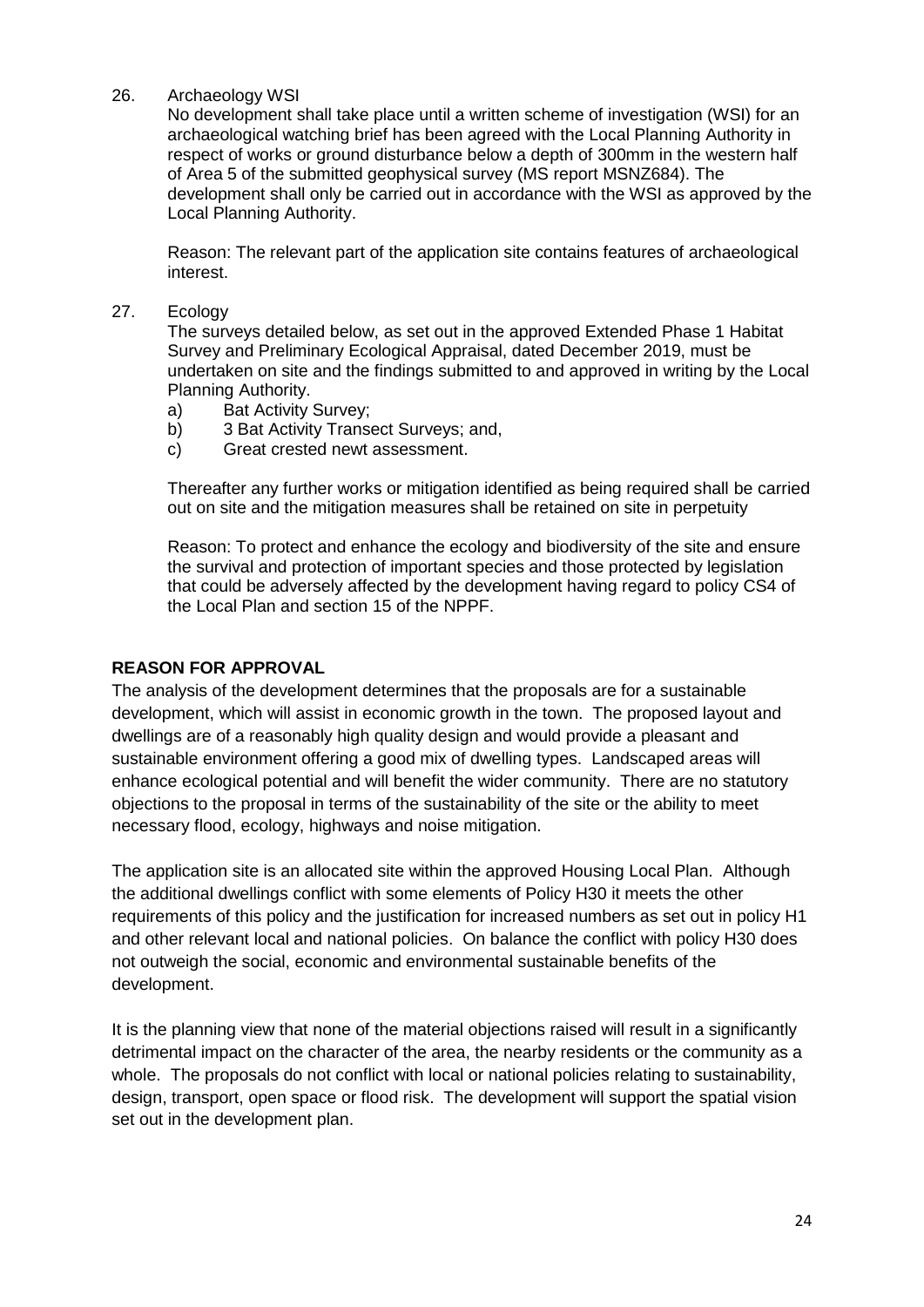# **INFORMATIVES**

## Discharge of Condition Fee

Under the Town & Country Planning (Fees for Applications and Deemed Applications)(Amendment)(England) Regulations 2018, the Council must charge a fee for the discharge of conditions. Information relating to current fees is available on the Planning Portal website https://1app.planningportal.co.uk/FeeCalculator/Standalone?region=1. Please be aware that where there is more than one condition multiple fees will be required if you apply to discharge them separately.

## Civil Ownership Matters

This permission refers only to that required under the Town and Country Planning Act 1990 (as amended) and does not include any other consent or approval under any enactments, byelaw, order or regulation. The grant of planning permission does not override any third party rights which may exist over the application site.

In addition, you are advised that any works affecting party walls or involving excavations for foundations adjacent to a party wall you will be required to serve notice on all adjoining owners before work commences and adhere to the requirements of the Party Wall Act 1996.

## Rights of Access/Encroachment

This planning approval does not permit any person to access another person's land/property to enable the works to be completed, without their consent. Any encroachment into another person's land/property above or below ground is a civil matter to be resolved between the relevant parties.

## Building Regulations

Compliance with Building Regulations will be required. Before commencing works it is recommended that discussions take place with the Building Control section of this Council. You can contact Building Control on 01642 729375 or by email at buildingcontrol@middlesbrough.gov.uk.

Where a building regulations approval is obtained which differs from your planning permission, you should discuss this matter with the Local Planning Authority to determine if the changes require further consent under planning legislation.

## Name and Numbering

Should the development require Street Names, Numbers and/or Post Codes the developer must contact the Councils Naming and Numbering representative on 01642 728155.

## Statutory Undertakers

The applicant is reminded that they are responsible for contacting the Statutory Undertakers in respect of both the new service to their development and the requirements of the undertakers in respect of their existing apparatus and any protection/ diversion work that may be required.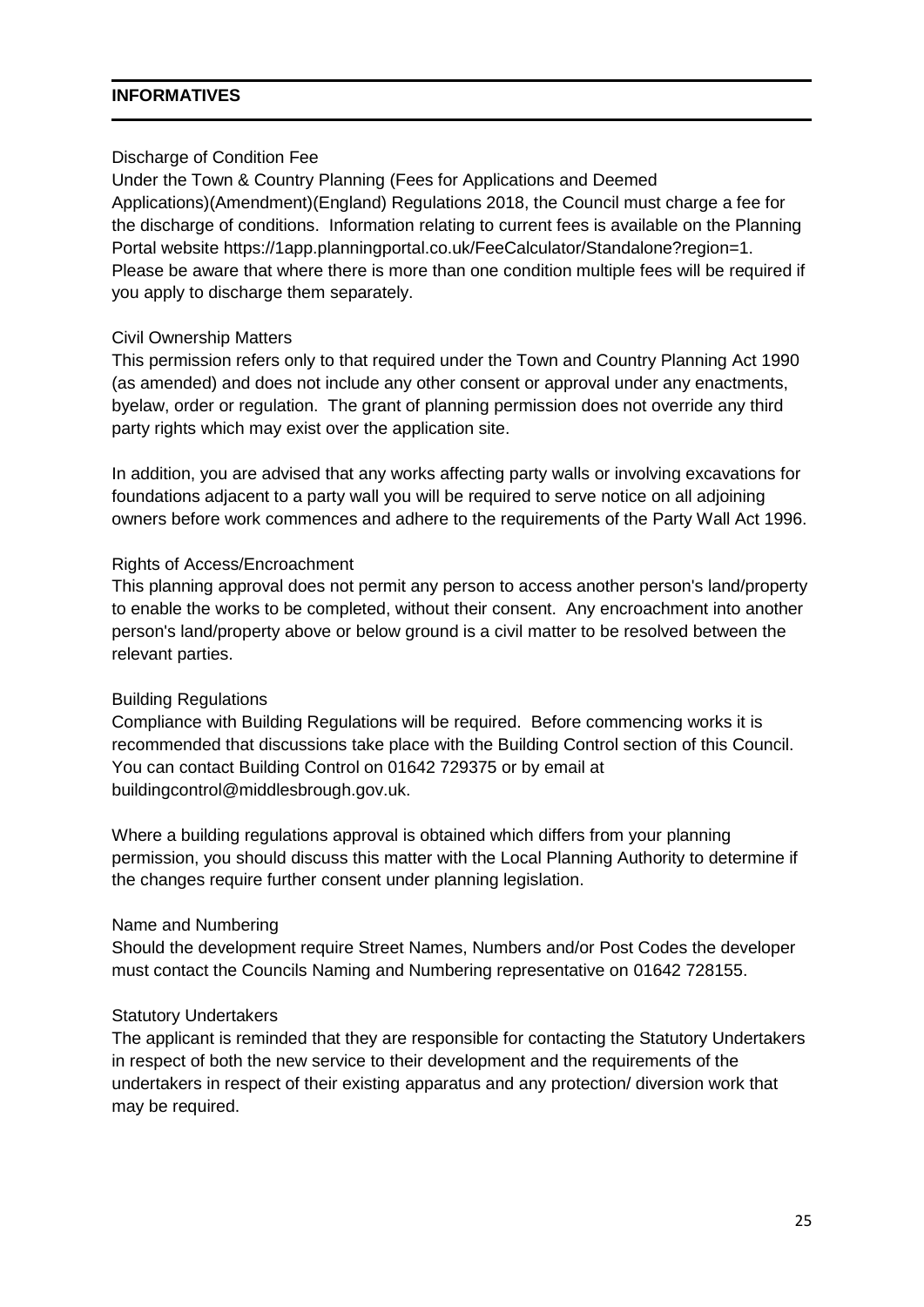# Adoption of Highway - S38

The applicant is advised that prior to the commencement of works on site they should contact the Highway Authority (01642 728156), with a view to preparing the necessary drawings and legal work required for the formal adoption of the new highway layout. The S38 Agreement should be in place prior to the commencement of works on site.

# Works to Highway -S278

The proposals will require alterations to the existing highway and as such will require an Agreement under Section 278 of the 1980 Highways Act. The applicant is urged to consult early with the Highway Authority (tel: 01642 728156) to discuss these proposals. This agreement must be completed and in place before work commences.

The permission hereby granted should not be construed as authority to place signage, skips, scaffolding, hoarding or building materials within the public highway nor allow cranes/structures to oversail the public highway. Highways consent and the appropriate licence(s) are required prior to these activities.

Further information can be found at; https://www.middlesbrough.gov.uk/parking-roads-and-footpaths/roads-andhighways/highway-licences or contact the Highway Authority (tel: 01642 728153).

# Deliveries to Site

It should be ensured that, during construction, deliveries to the site do not obstruct the highway. If deliveries are to be made which may cause an obstruction then early discussion should be had with the Highway Authority on the timing of these deliveries and measures that may be required so as to mitigate the effect of the obstruction to the general public.

# Cleaning of Highway

The applicant is reminded that it is the responsibility of anybody carrying out building work to ensure that mud, debris or other deleterious material is not deposited from the site onto the highway and, if it is, it shall be cleared by that person. In the case of mud being deposited on the highway wheel washing facilities should be installed at the exit of the development.

# Discharge into Watercourse/Culvert

The applicant is advised that any discharge of surface water into a watercourse or culverted watercourse requires consent from the Local Authority.

## Sustainable Drainage Systems

Sustainable Drainage Systems (SuDS) should be considered when designing drainage, driveways and car parking areas.

## Permeable Surfacing

Guidance on permeable surfacing of front gardens is available on the Communities and Local Government Website: www.communities.gov.uk

## Wildlife and Countryside Act

The applicant is reminded that under the Wildlife and Countryside Act 1981 it is an offence to take, damage or destroy the nest of any wild bird while that nest is in use or being built. Planning consent for a development does not provide a defence against prosecution under this Act. Trees and scrub are likely to contain nesting birds between 1st March and 31st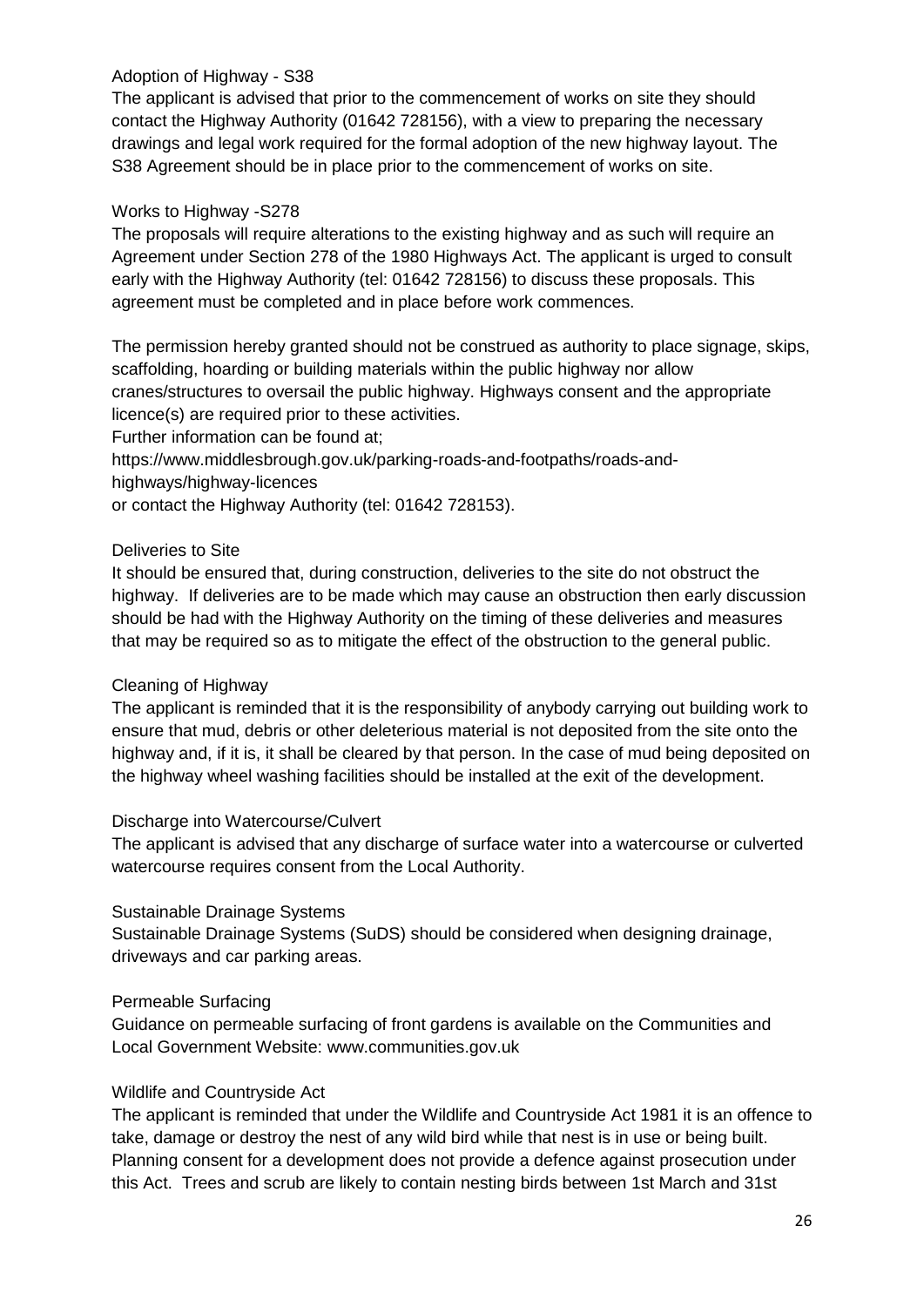August. Trees and scrub are present on the application site should be assumed to contain nesting birds between the above dates unless a survey has shown conclusively that nesting birds are not present.

# Protected Species

The applicant is reminded that it is an offence to damage or destroy species protected under separate legislation. Planning consent for a development does not provide a defence against prosecution under wildlife protection legislation. You are advised that it may be necessary before development commences, for the applicant to commission an ecological survey from a suitably qualified and experienced professional to determine the presence or otherwise of such protected species. If protected species are found to be present, Natural England should be consulted.

# Construction Noise

The applicant should be aware that noise from construction work and deliveries to the site may have an impact upon local residential premises. The applicant may if they wish to apply for a prior consent under the Control of Pollution Act 1974 Section 61 with regard to working hours at the site. The applicant can contact the authorities Environmental Protection service for more details regarding the prior consent process. The hours that are recommended in the Control of Pollution Act for noisy working are 8am-6pm Mon-Fri, 8am-1pm Saturday and no working Sundays and Bank holidays.

Case Officer: Shelly Pearman Committee Date: 4<sup>th</sup> December 2020